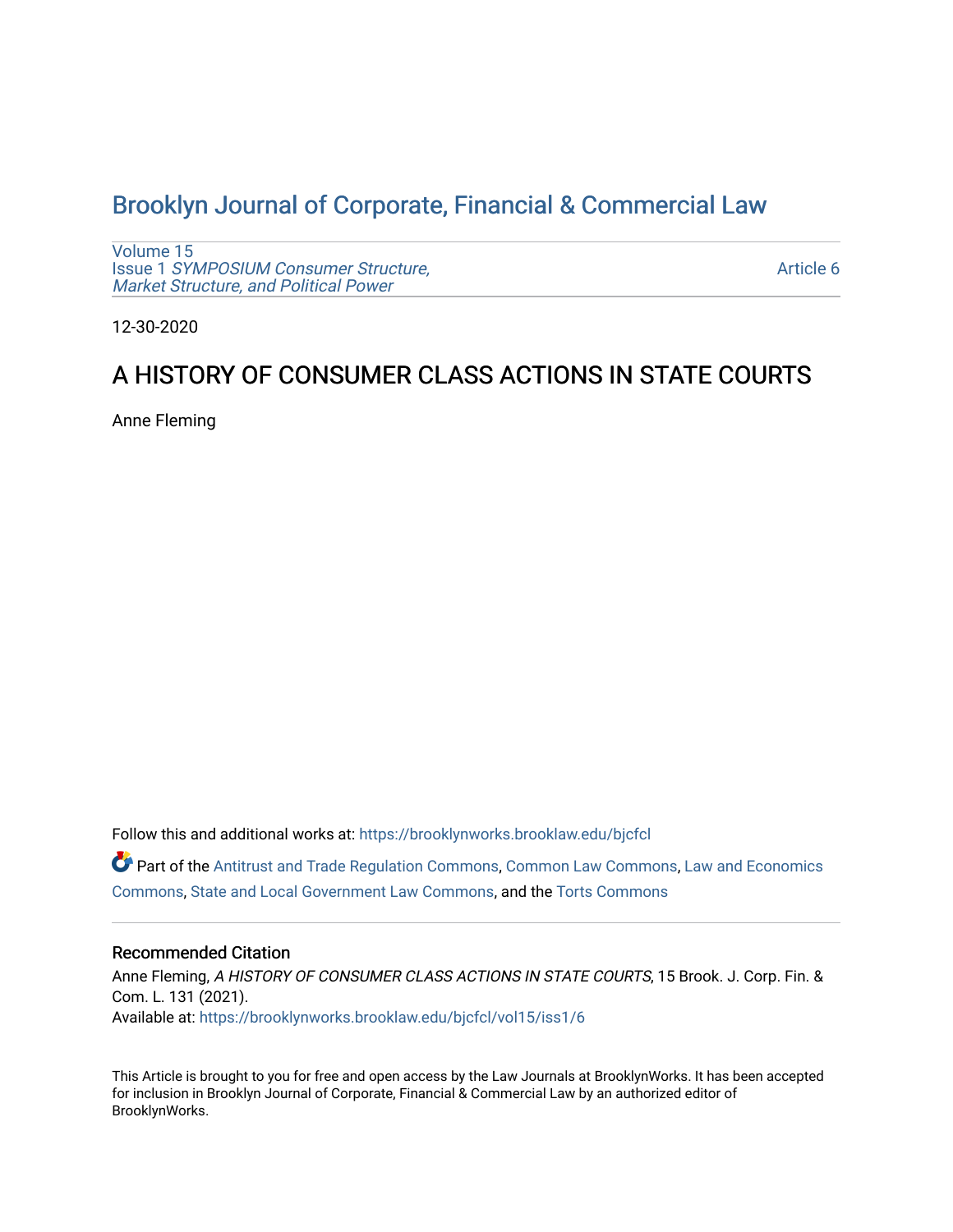Anne Fleming\*

## **ABSTRACT**

Most historians date the "modern" class action to the 1966 amendments to the Federal Rules of Civil Procedure. Yet, the class action or "representative suit" has a longer, unexplored history in the state courts. In the late 1930s and 1940s, a group of scrappy, first-generation lawyers tried to build their businesses by aggregating the small-sum claims of many consumers. The defendants in these cases were, for example, lenders who failed to comply with the technicalities of state disclosure mandates, and utility companies that charged consumers extra fees. Each consumer's claim was small, but, as a group, the claims could yield a recovery large enough to make the case worthwhile for an entrepreneurial plaintiffs' lawyer.

State courts were not ready to embrace the consumer class action, however, for a few reasons. First, representative consumer suits threatened the professional identity of the organized bar. Class counsel came from the same ranks as personal injury attorneys, derisively labeled "ambulance chasers" by legal elites, and they similarly viewed litigation as a means to earn their fees. Both the bench and the elite bar disapproved of this approach. Second, representative consumer suits threatened the business community. Judges were sensitive to the objections of businessmen, who had been involved in writing some of the laws that class plaintiffs now sought to turn against them. Finally, past judicial decisions concerning representative suits did not favor allowing consumers to aggregate their claims, in the absence of some "common interest" among the plaintiffs or proof that the defendant had insufficient funds to pay all class members in full. In response to these concerns, state courts delayed the development of procedural devices that would have provided meaningful remedies for violations of substantive consumer rights. Without these remedies, substantive rights proved of more limited value.

This history underscores the importance of effective enforcement mechanisms in consumer law, which typically pits numerous individuals with small-dollar claims against more sophisticated and well-resourced corporate defendants. It also shifts the narrative arc of consumer law's history. Rather than a story of decline, in which the remedial promise of Federal Rule 23 was thwarted by contractual developments and judicial maneuvering in the 1990s and beyond, it becomes a story of reversion, in which judicial, legislative, and business hostility to class actions near century's end caused the pendulum to swing back towards norms that had prevailed in state courts at the very beginning of the consumer class action era.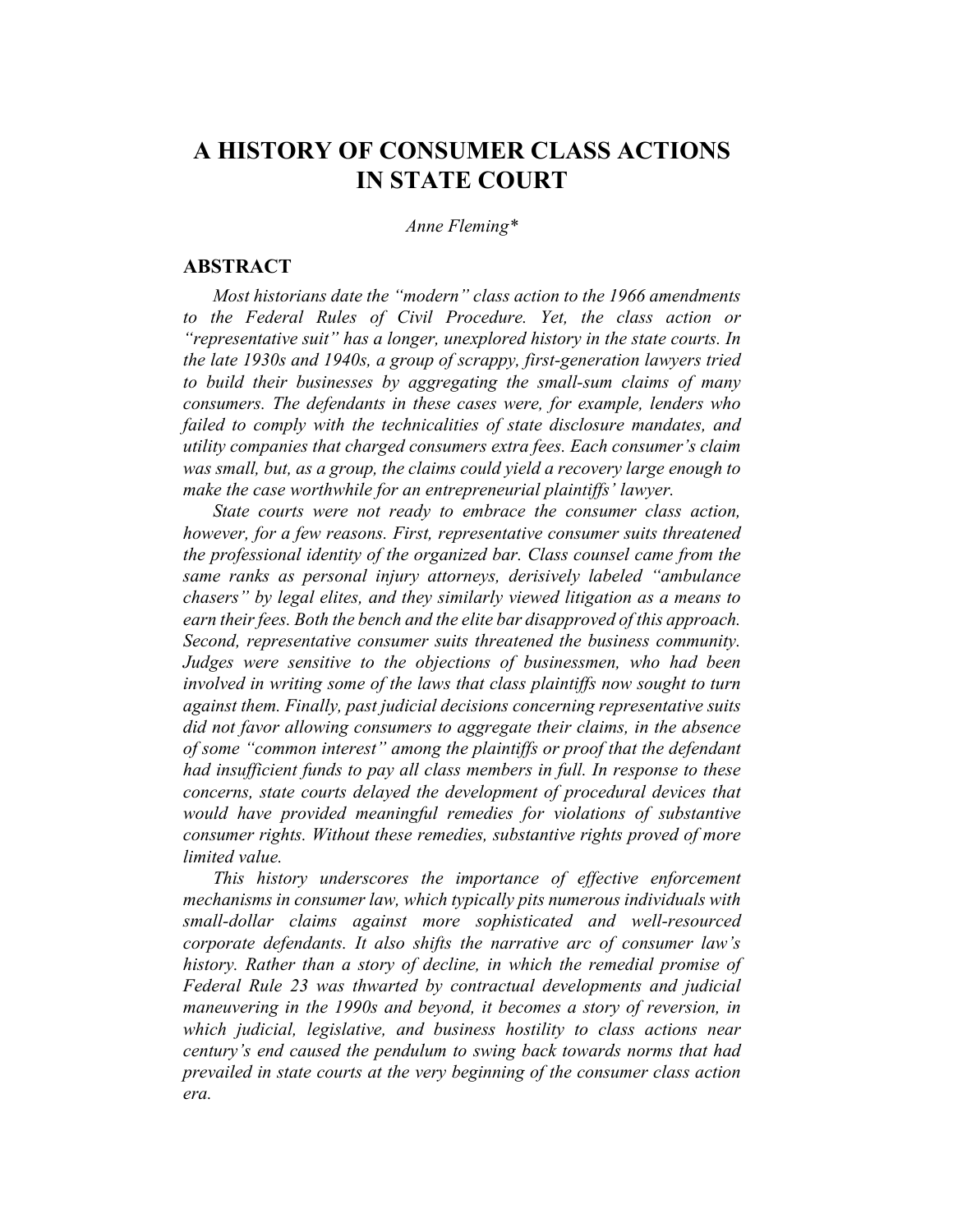#### INTRODUCTION

By most accounts, the 1960s witnessed two momentous legal events: the birth of consumer law and the creation of the modern class action.<sup>1</sup> It makes sense that these developments would have occurred in the same era. Consumer law endows individuals with substantive rights that, when violated, often result in small-dollar damage awards. Absent procedural mechanisms that allow consumers to aggregate their small-dollar claims and bring a single suit for damages, these rights will rarely be enforced through private litigation. To bring an individual suit for a small-dollar claim, a litigant would need to have free or low-cost legal assistance.

According to this narrative, in the 1960s and 1970s, federal statutes and regulations created and expanded consumer rights, which could then be vindicated through class action suits brought under Rule 23 of the Federal Rules of Civil Procedure or state-law equivalents.<sup>2</sup> In the late 1990s, however, companies began inserting mandatory arbitration provisions with class action waivers into their form contracts, which prevented consumers from aggregating their claims in court.<sup>3</sup> Although consumers challenged these provisions, the U.S. Supreme Court interpreted the Federal Arbitration Act to bar most challenges and overturned consumer-friendly state court decisions that would have allowed class litigation to proceed.<sup>4</sup> The Court's most recent decisions have offered some victories to classes in securities and employment cases, but consumer classes have largely suffered defeats.<sup>5</sup> Thus, despite the flowering of federal consumer rights that began four decades ago, industry legal maneuvers coupled with favorable judicial decisions have rendered those rights unenforceable through private lawsuits.

<sup>\*</sup> Professor of Law, Georgetown University Law Center; Ph.D. (History), University of

Pennsylvania, J.D., Harvard Law School. [Eds. It is with great sadness that we note the untimely passing of Anne Fleming on August 25, 2020. This article is being published with the permission of her family. It is just a small glimpse of her talent and the insight that she had to share with the world. Even as we still learn from her, we are reminded of how much we will miss.]

<sup>1.</sup>Mark E. Budnitz, The Development of Consumer Protection Law, the Institutionalization of Consumerism, and Future Prospects and Perils, 26 GA. ST. U. L. REV. 1147 (2010) (beginning in 1969 with the Federal Truth in Lending Act); David Marcus, History of the Modern Class Action, Part I: Sturm und Drang, 1953-1980, 90 WASH. U. L. REV. 587, 588 (2012) (beginning with the drafting of FRCP 23 and dating the modern era of class actions to 1966 when revised Rule 23 took effect).

<sup>2.</sup> Stephen C. Yeazell, FROM MEDIEVAL GROUP LITIGATION TO THE MODERN CLASS ACTION (1987).

<sup>3.</sup> Myriam Gilles, Opting out of Liability: The Forthcoming, Near-Total Demise of the Modern Class Action, 104 MICH. L. REV. 373, 396–98 (2005).

<sup>4.</sup> AT&T Mobility LLC v. Concepcion, 563 U.S. 333, 357 (2011) (holding that the Federal Arbitration Act preempted California's rule that class action waivers in consumer form contracts were unconscionable under some circumstances).

<sup>5.</sup> J. Maria Glover, The Supreme Court's Non-Transsubstantive Class Action, 165 U. PA. L. REV. 1625–1668, 1650–1653 (2016) (describing the Court's procedural decisions in class action cases and arguing that the variation in outcomes tracks the underlying substantive law at issue, distinguishing consumer-type cases from others). But see generally Shady Grove Orthopedic Associates, P.A. v. Allstate Insurance Co., 559 U.S. 393 (2010).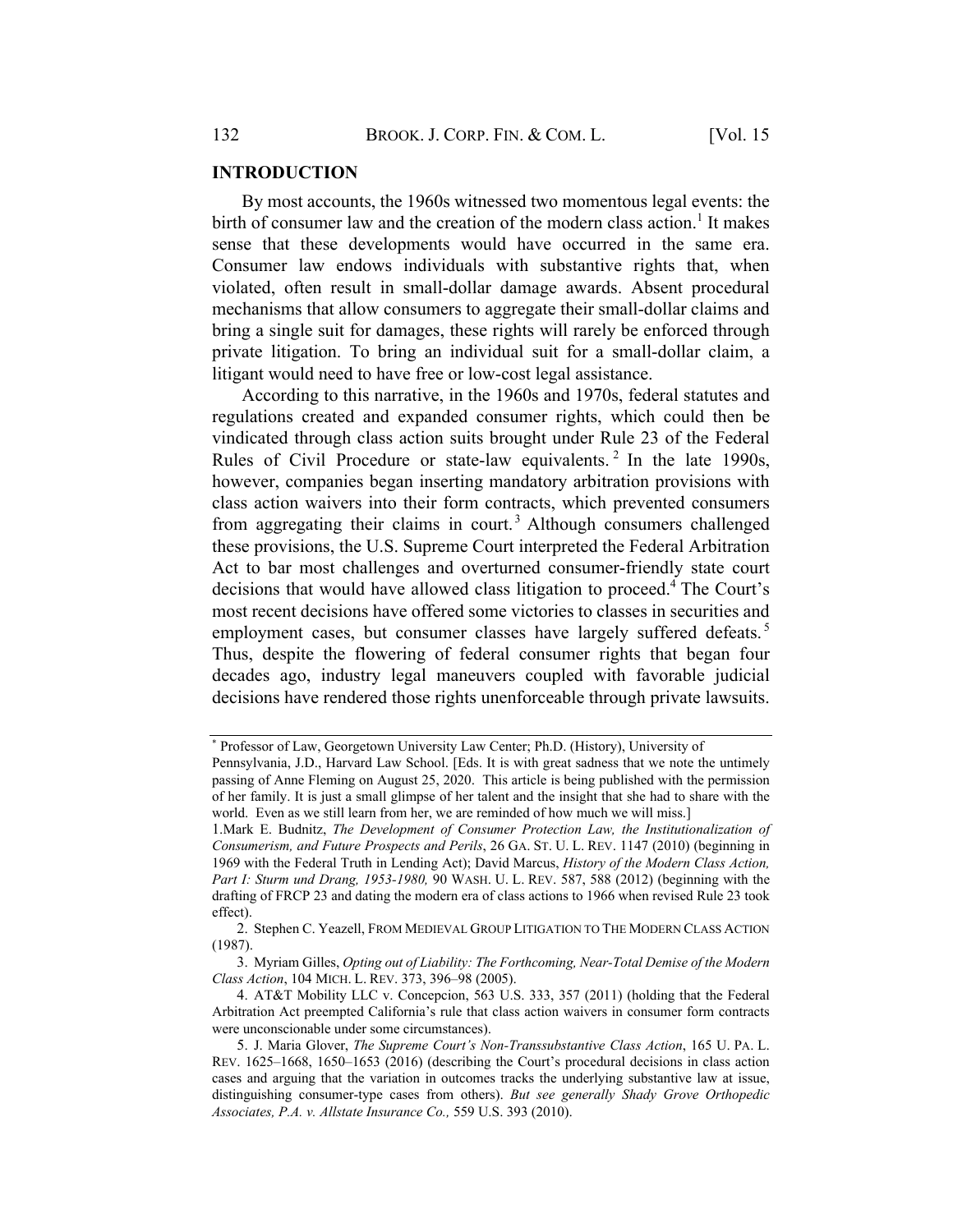This history is accurate, but incomplete because its starting point is decades too late. Although federal rights and federal remedies have mattered to consumers, the states adopted the earliest consumer laws and witnessed the earliest attempts to aggregate consumer claims. Historians and legal scholars have largely ignored state-level developments, perhaps because they are stories of failure – of attorneys thwarted in their efforts to aggregate claims and litigants left with consumer rights backed by ineffective remedies. Yet, in many ways, the history of consumer class actions in state courts foreshadows more recent trends. Like the conventional narrative about federal rights and remedies, it affirms that substantive consumer law and procedural rules have developed in tandem. The creation of substantive consumer rights did induce efforts by attorneysto aggregate low-value claims in order to provide a means for their redress – just earlier than the conventional narrative suggests. Moreover, it reveals that earlier generations of state judges shared the modern U.S. Supreme Court's hostility to consumer class actions. But, unlike the modern Court, these judges voiced those concerns directly, rather than allowing them to rest under the surface.<sup>6</sup>

More broadly, the incorporation of state-level developments into the story shifts the narrative arc of consumer law's history. The traditional narrative, told from a federal vantage point, is a story of lost promise, in which contractual developments and procedural decisions in the 1990s and 2000s thwarted the full vindication of substantive federal consumer rights through private litigation. But when the states are incorporated, the story instead becomes one of gradual reversion to the pre-1960s status quo, in which growing judicial, legislative, and business hostility to class actions near century's end caused the pendulum to swing back towards norms that had prevailed in state courts decades before – at the very beginning of the consumer class action era in state courts.

This article proceeds in four parts. Part I surveys doctrinal developments in class action law and explains why state courts provided the only viable venue for aggregation of consumer claims in the early  $20<sup>th</sup>$  century. Part II describes how several enterprising lawyers attempted to pursue representative consumer actions in state courts in the 1930s and 40s, largely without success. Courts rejected suits for money damages against lenders and utility providers, among others, in light of concerns about fee-hungry plaintiffs' lawyers polluting the legal profession and in deference to  $19<sup>th</sup>$ century doctrinal understandings. Part III chronicles how state hostility to consumer class actions slowly began to thaw in the 1960s and 1970s,

<sup>6.</sup> J. Maria Glover, The Supreme Court's Non-Transsubstantive Class Action, 165 U. PA. L. REV. 1653 (2016) (arguing that "it is the Court's composite judgment regarding the interaction of class action procedures with low-value claims, unsophisticated parties, and lawyer-driven suits, and not the interaction of class procedures with the 'nature' of arbitration under the FAA, that produces the deleterious effects of the class action the Court seems so determined to eliminate").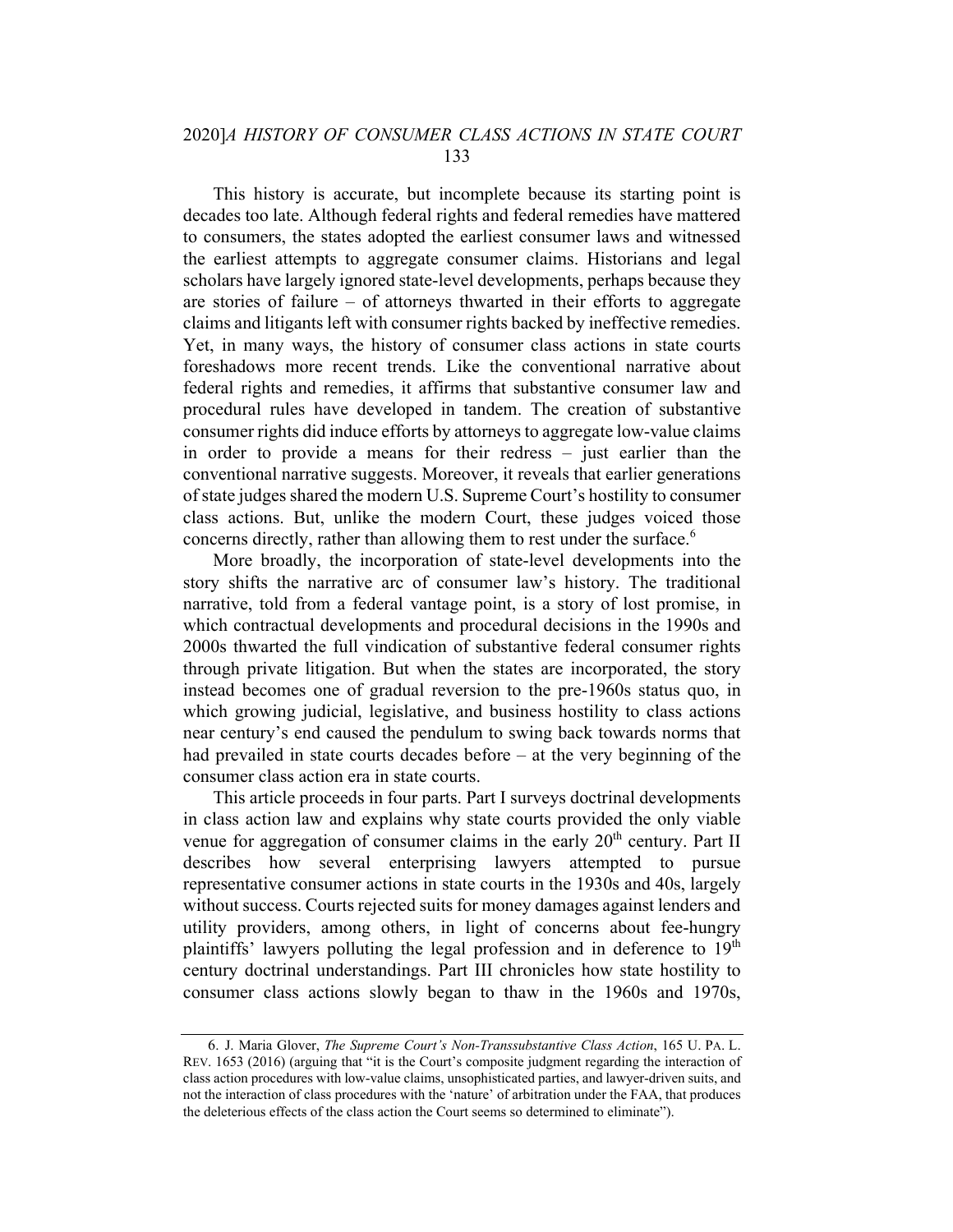beginning with Illinois and California. Part IV then examines the fate of class actions in the states in the 1980s and beyond, after most jurisdictions updated their rules to track the newly-amended Rule 23 on class actions. As Part IV describes, state courts served as the main venue for consumer class actions until two recent developments diminished their jurisdiction: the 2005 federal Class Action Fairness Act and a string of U.S. Supreme Court decisions allowing defendants to force consumer claims into arbitration. The Conclusion reflects on how the landscape of consumer class action litigation has changed over the past century.

#### I. DOCTRINAL DEVELOPMENTS

The roots of modern state court class actions reach back to the mid-19<sup>th</sup> century Field Code of Civil Procedure.<sup>7</sup> Drafted and first adopted in New York in 1848 and amended in 1849, the Field Code provided that "when the question is one of a common or general interest of many persons, or when the parties are very numerous and it may be impracticable to bring them all before the court, one or more may sue or defend for the benefit of the whole."<sup>8</sup> Along with the rest of the Field Code, this provision spread to other states and became, in the words of one scholar, "the American standard provision for class actions."9 The rule then remained on the books, in modified form, in at least fifteen states into the  $1970s$ .<sup>10</sup>

To the extent that consumers sought to pursue class litigation prior to the revision of the Federal Rules in 1966, they had to look to state courts and state procedure. Although Rule 38 of the 1912 Federal Rules of Equity tracked the Field Code language authorizing representative actions, it was soon supplanted by the Federal Rules of Civil Procedure, which merged law and equity at the federal level in 1938. The new Federal Rule 23 also provided for class actions, but divided these into three categories: the "true" class where members held joint or common rights (such as shareholder derivative suits), the "hybrid" class where members held individual rights that needed to be aggregated to ensure equitable distribution of payments out of a limited recovery fund or piece of property (such as a suit by creditors against an insolvent defendant), and the "spurious" class where class members each asserted an individual claim for injury that arose out of some common set of facts.<sup>11</sup> Spurious class actions were different in kind because class members had to opt-in to the action in order to be bound by the judgement, unlike for

<sup>7.</sup> The Field Code, in turn, merged procedures at law with those in equity, which allowed for group litigation. On the medieval roots of group litigation, see Yeazell, supra note 2.

<sup>8.</sup> James E. Starrs, The Consumer Class Action - Part II: Considerations of Procedure, 49 B.U. L. REV. 407, 435 (1969).

<sup>9.</sup> Adolf Homburger, State Class Actions and the Federal Rule, 71 COLUM. L. REV. 609, 613 (1971).

<sup>10</sup>. Id. at 613.

<sup>11.</sup> Marcus, supra note 1 at 600–601.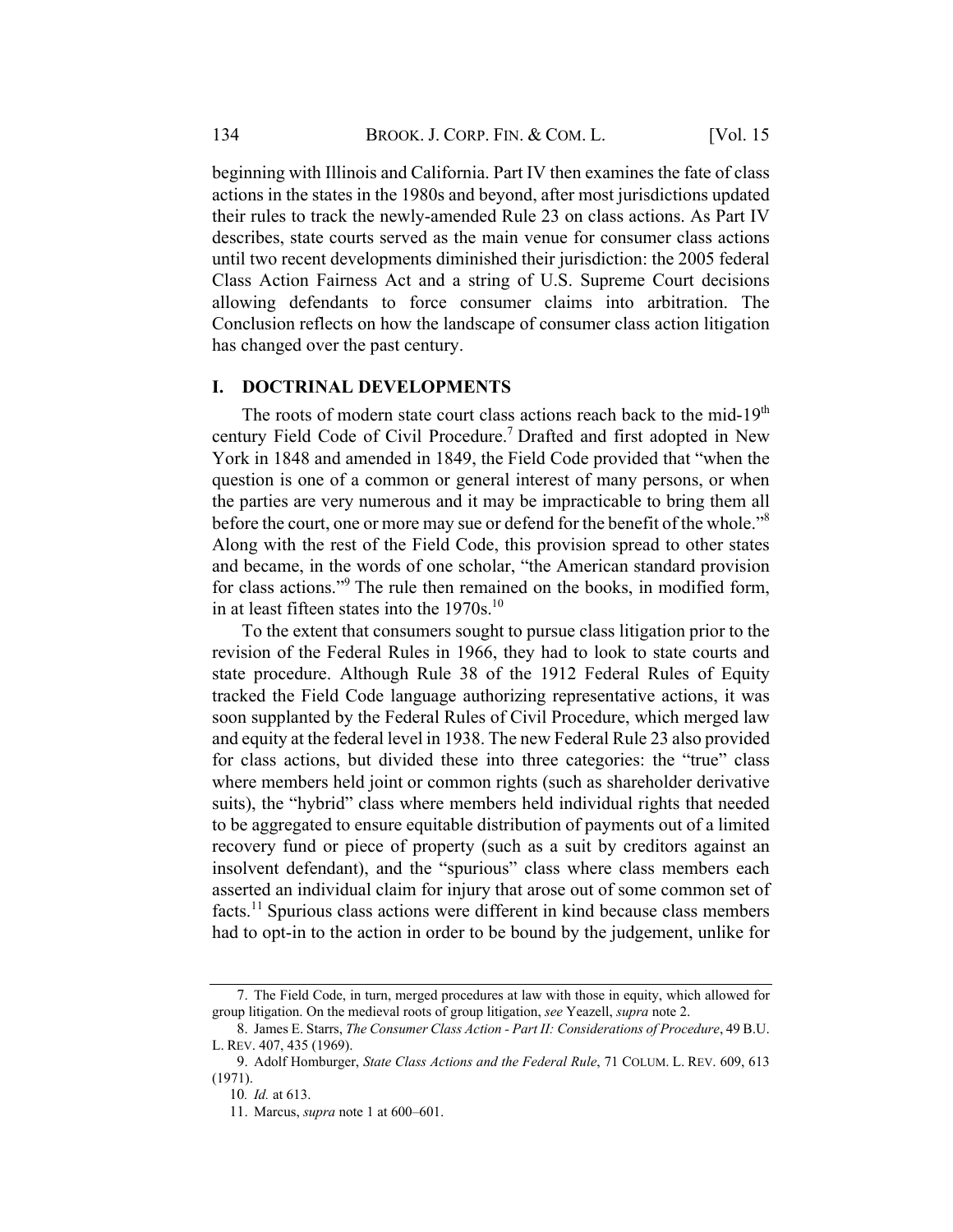true or hybrid actions.<sup>12</sup> In this way, the spurious class action functioned as a "permissive joinder device" rather than like a modern class action with res judicata effect on absent class members. $^{13}$ 

Consumer suits, which fell into the third category of "spurious" actions, were difficult to pursue in federal court both because of the opt-in requirement and because of subject matter limitations on federal court jurisdiction. Before the late 1960s, consumers lacked federal substantive rights and so could not bring suits that implicated questions or issues of federal law. Furthermore, consumers could not meet the jurisdictional limit for diversity cases, meaning those arising between residents of different states, because plaintiffs in "spurious" class suits could not aggregate their claims to meet the minimum "amount in controversy" requirement.<sup>14</sup>

The earliest consumer lawsuits asserted state-law claims in state courts. Beginning in the 1910s, states adopted statutes and regulations that granted legal protections to consumers against overreaching by those with superior bargaining power, such as lenders, retailers, and utility providers. These legal developments both reflected and enabled broader social and economic transformations. By this time, more people lived in urban, rather than rural, areas and relied on wages to support themselves.<sup>15</sup> Beginning in the late 19th century, electrical utilities began offering service to urban homes, gradually supplanting gas light and candles as the primary sources of residential lighting.<sup>16</sup> In addition to fuel and light, urban families purchased their food and clothing, and rented their housing. With increasing frequency, they bought mass-produced, factory-made goods rather than items made by local artisans or at home.<sup>17</sup> And when household expenses exceeded incomes, credit sometimes filled the gap.<sup>18</sup> All of these developments meant that ordinary people regularly contracted with businesses to procure their day-to-

<sup>12</sup>. Id. at 601.

<sup>13.</sup> Multiparty Litigation in the Federal Courts Developments in the Law, 71 HARV. L. REV. 874, 930 (1957) (quoting 3 Moore, Federal Practice 23.11 at 3465).

<sup>14.</sup> Starrs, supra note 8 at 411 (noting that "it was all but gospel under Rule 23, prior to the 1966 amendments, that aggregation would be permitted to establish the jurisdictional amount in diversity cases only where the claims were joint [the true class action]"); see also Snyder v. Harris, 394 U.S. 332 (1969) (refusing to allow aggregation of claims to satisfy amount-in-controversy requirement for consumer class suit under new FRCP 23); Zahn v. International Paper Co., 414 U.S. 291 (1973) (holding that all plaintiffs must satisfy amount-in-controversy requirement, not just named plaintiffs). This jurisdictional barrier was later eroded by the Class Action Fairness Act of 2005 (CAFA) and the U.S. Supreme Court's decision in Exxon Mobil Corp. v. Allapattah Services, Inc. 545 U.S. 546, 125 S. Ct. 2611 (2005), interpreting the federal supplemental jurisdiction statute to provide jurisdiction over all class claims where at least one named plaintiff met the amount-incontroversy requirement. See infra, Part IV.

<sup>15.</sup> SUSAN STRASSER, SATISFACTION GUARANTEED: THE MAKING OF THE AMERICAN MASS MARKET (Reprint edition ed. 2004).

<sup>16</sup>. Id.

<sup>17.</sup> On this shift, see id.

<sup>18.</sup> ANNE FLEMING, CITY OF DEBTORS: A CENTURY OF FRINGE FINANCE (2018).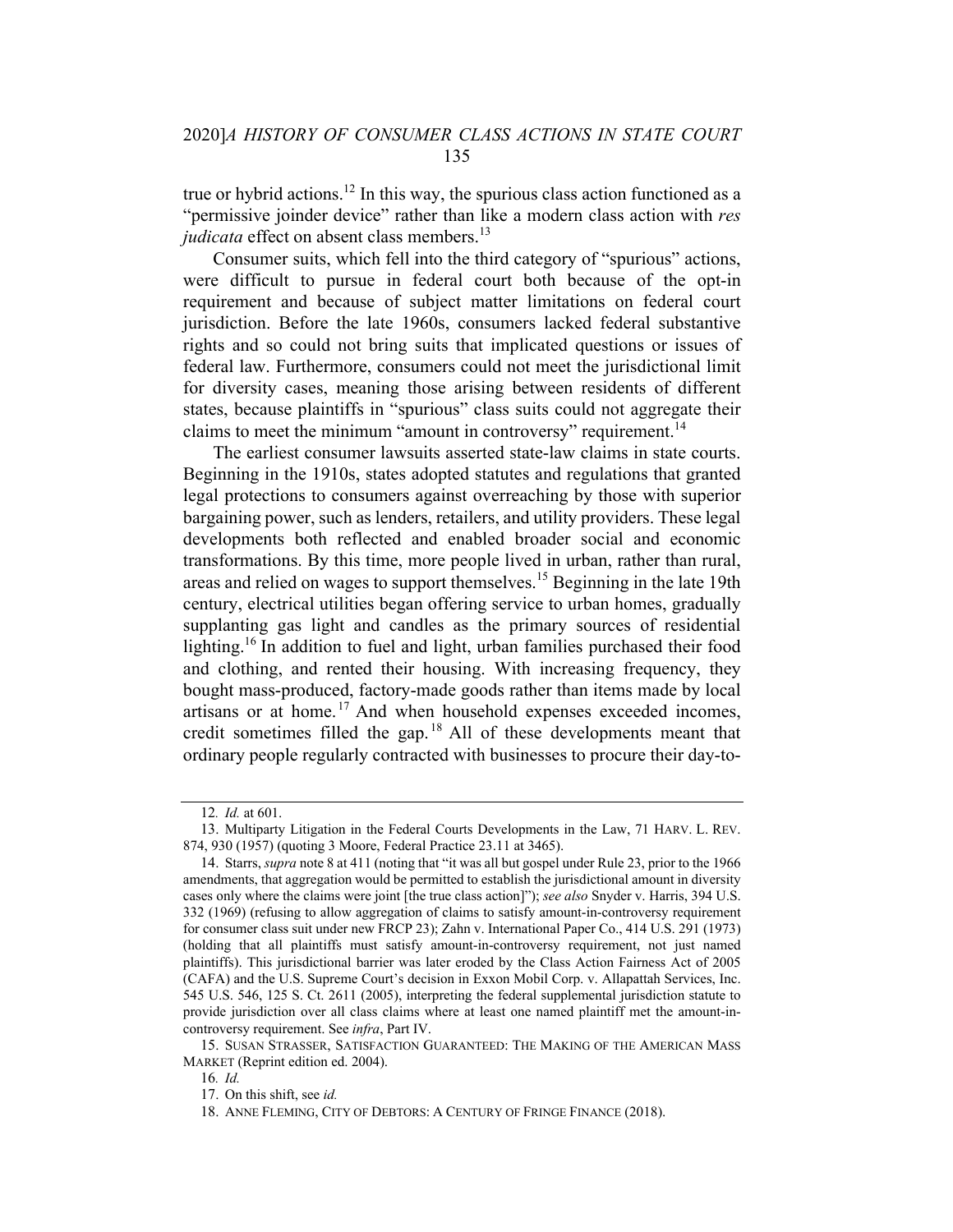day necessities, which multiplied the opportunities for small consumer injuries to arise.

#### II. REPRESENTATIVE SUITS IN THE 1930S AND 1940S

Although mass consumption provided one necessary prerequisite for mass consumer litigation, other ingredients were also required. Consumers also needed lawyers willing to bring their claims to court. Local legal aid societies offered free legal assistance in some cities, but only to poor litigants that the lawyers deemed deserving of help. They shied away from cases involving small loans and debt forgiveness.  $19$  In the absence of free assistance, consumers had to seek out private counsel that accepted feegenerating cases and did not reject clients based on whether they were deemed morally deserving of assistance.

These attorneys had already drawn the ire of the elite bar by seeking to make a profit through personal injury cases filed against corporate defendants.<sup>20</sup> These attorneys, nicknamed "ambulance chasers," flooded the New York City courts with personal injury suits in the 1920s, which prompted an investigation of their professional practices.<sup>21</sup> The attorneys often worked as solo practitioners, came from immigrant households, and were Jewish or Catholic.<sup>22</sup> The elite bar criticized the upstart lawyers for accepting cases on a contingency-fee basis, for actively soliciting clients, and for purportedly lowering the public perception of the profession.<sup>23</sup>

In the late 1930s and 1940s, a handful of these upstart, non-elite lawyers branched out into consumer cases. Attorney Israel Beckhardt, the grandson of German immigrants, numbered among them. Beckhardt was born in New York in 1907, earned a B.S. from City College, and graduated from New York Law School in 1931.<sup>24</sup> He began his career representing workers' compensation claimants before he instituted a suit on behalf of a class of utility customers in 1938.<sup>25</sup> Beckhardt represented Brooklyn resident Marcel

<sup>19</sup>. Id. at 89.

<sup>20.</sup> Kenneth De Ville, New York City attorneys and ambulance chasing in the 1920s, 59 HISTORIAN 290 (1997).

<sup>21.</sup> *Id.* at 292. (describing the "flood of lawsuits that overwhelmed the local courts" with jury cases in the main trial court for Manhattan rising from 9,309 in 1915 to 29,466 in 1927 due to an increase in personal injury suits).

<sup>22.</sup> JEROLD S. AUERBACH, UNEQUAL JUSTICE: LAWYERS AND SOCIAL CHANGE IN MODERN AMERICA 50 (1976).

<sup>23.</sup> De Ville, supra note 20 at 293.

<sup>24.</sup> Martindale-Hubbell directory list, 1934; 1910 Census for Beckhardt family (Bronx, NY)

<sup>25.</sup> Knorr v. Gen. Baking Co., 278 N.Y.S. 3, 4 (App. Div. 1935) (Beckhardt representing widow of deceased bread salesman); Record on Appeal, Sciborski v. Childs Co., 288 N.Y.S. 1083 (App. Div. 1936) (Beckhardt representing waitress disabled by fall at work). Beckhardt also represented one of over 15,000 shareholders in the Bank of United States and a defendant shoe company sued for negligence related to a water overflow. Broderick v. Aaron, 272 N.Y.S. 219 (Sup. Ct.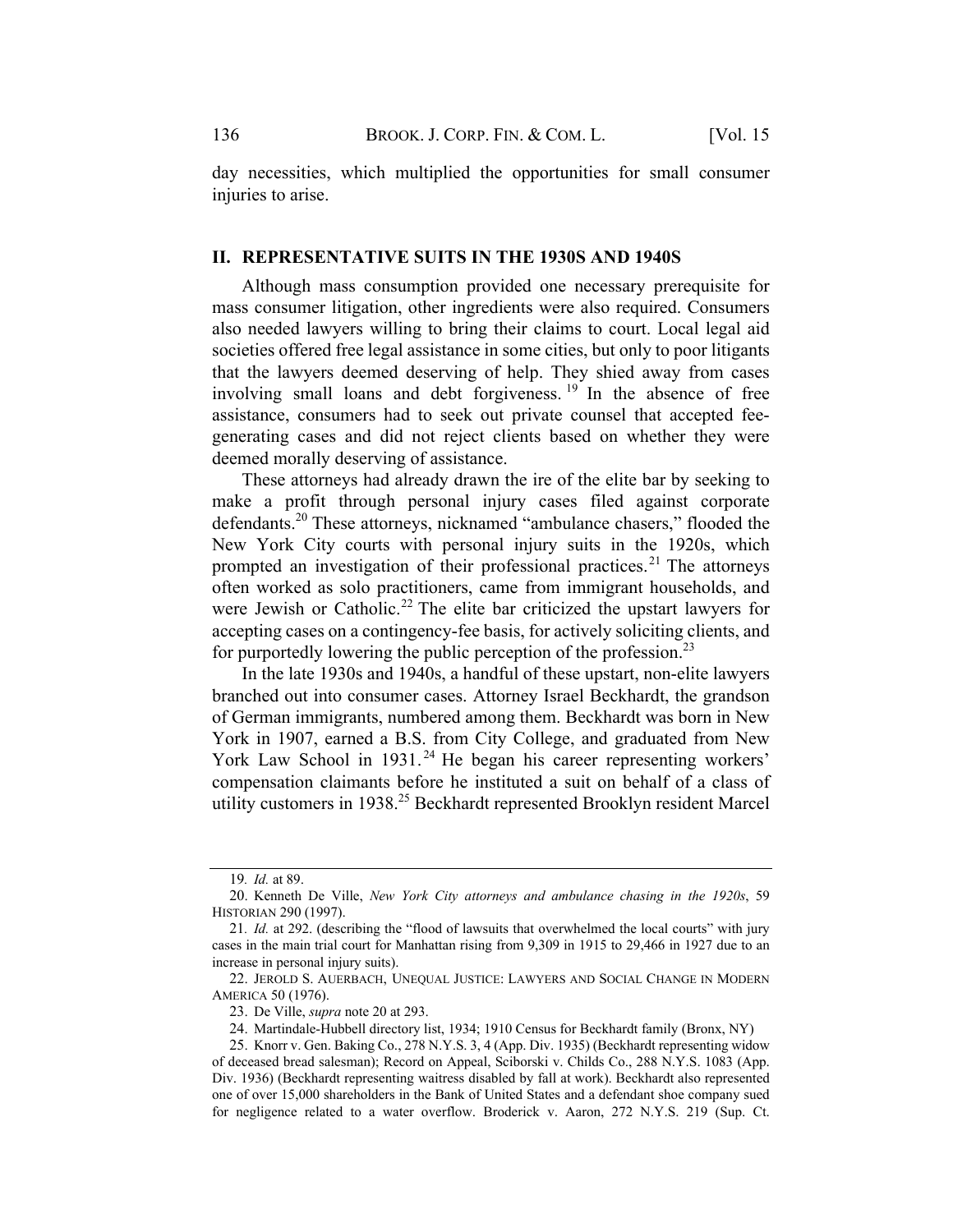Kovarsky, who sought an injunction and refund of fees against the Brooklyn Union Gas company for collecting a \$1 service charge billed to him to reconnect his residential gas after a voluntary disconnection of service over the summer. <sup>26</sup> Kovarsky sued in a representative capacity, on behalf of himself and all others similarly situated, alleging that the service charge was impermissible under New York's 1928 Public Service Law that prohibited gas providers from assessing service charges.<sup>27</sup> On behalf of the class, Kovarsky also sought an accounting to those who already paid the charge and a declaratory judgment and an injunction for the benefit of those who could be subject to the charge in the future.<sup>28</sup>

The New York Court of Appeals ruled that Kovarsky could seek an injunction and a declaratory judgment, but not an accounting – essentially, a request for the gas company to return the \$1 charge to each class member who had paid it.<sup>29</sup> According to the decision, to maintain a representative action for monetary relief, the plaintiff would need to allege either "that a multiplicity of suits is threatened" or that the defendant had limited funds to pay a judgment.<sup>30</sup> Kovarsky alleged neither. On remand to the trial court, Kovarsky obtained a declaratory judgment and an injunction preventing the gas company from billing or collecting reconnection service charges, but no money.<sup>31</sup> The trial court also ruled that Beckhardt could not collect attorneys' fees from the class because the class did not receive any funds from the gas company.<sup>32</sup> Beckhardt had requested a fee of twenty percent of the illegal service charges collected, which he estimated at \$250,000 to \$500,000 in total. $33$ 

The attorneys' fees ruling erected a nearly insuperable barrier to the pursuit of future class claims. Attorneys could not afford to represent consumers if plaintiffs could recover neither monetary damages nor attorneys' fees. Beckhardt appealed the fee denial but met with no greater sympathy at the appeals court. The lawyer for the gas company accused Beckhardt of bringing the case merely to "earn a fee" and lamented that such litigation lowered the reputation of the profession. According to the gas company's lawyer, law should be practiced as "a profession" and should not

<sup>1934),</sup> aff'd, 277 N.Y.S. 499 (App. Div. 1935), aff'd, 268 N.Y. 411 (1935) (shareholder); Ribbon Narrow Fabric Co. v. Wellington Shoe Co., 272 N.Y.S. 516 (Mun. Ct. 1934) (negligence).

<sup>26.</sup> Kovarsky v. Brook. Union Gas Co., 3 N.Y.S.2d 581 (App. Div.), aff'd, 279 N.Y. 304 (1938) (appeal from dismissal by trial court).

<sup>27.</sup> N.Y. PUB. SERV. LAW § 65(6) (added by N.Y. L. 1923, c. 898).

<sup>28.</sup> Kovarsky v. Brook. Union Gas Co., 279 N.Y. 304, 314 (1938).

<sup>29.</sup> Id. ; 1A Corpus Juris Secundum Accounting  $\S 6$ .

<sup>30</sup>. Kovarsky, 279 N.Y. at 314 (1938).

<sup>31.</sup> Kovarsky v. Brook. Union Gas Co., 11 N.Y.S.2d 286, 287 (Sup. Ct. 1939), aff'd, 25 N.Y.S.2d 784 (App. Div. 1941).

<sup>32</sup>. New Suit Asks Refund of Gas Company Fees, BROOK. CITIZEN, Dec. 11 1940, at 1.

<sup>33</sup>. Id.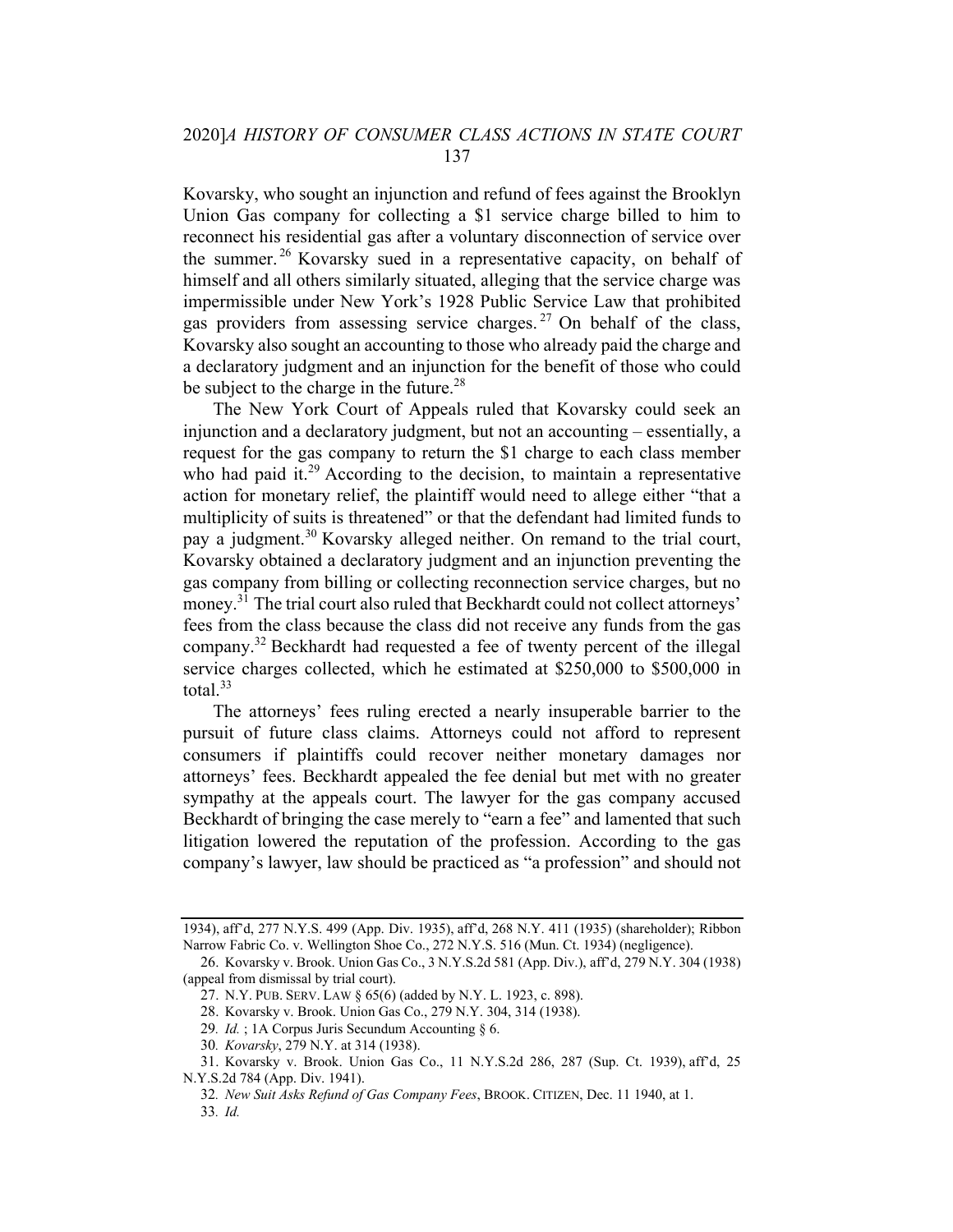be allowed to "degenerate into a law business."<sup>34</sup> He warned the court that it must deny fees to Beckhardt to "keep [law] a profession." In response, Beckhardt argued that "whoever benefits a class is entitled to a fee" for serving in "the role of public benefactor," and noted that he represented litigants "to collect fees, the same as the counsel for the gas company."<sup>35</sup> But the appeals court did not budge. After Beckhardt lost the appeal, he shifted his practice towards shareholder derivative suits.<sup>36</sup>

Despite Beckhardt's failure, other upstart attorneys tried their luck at aggregating consumer claims into representative suits in the 1940s. They brought these actions on behalf of classes of consumers who had borrowed cash from personal finance companies. Like public utilities, finance companies in most states operated under strict regulations that capped their maximum charges. State legislatures adopted these regulations to meet the challenge of a mass consumption economy, in which households regularly transacted with large corporations that possessed superior bargaining power and could dictate the contract terms. Claims arising under state regulatory statutes were particularly amenable to class treatment because they were usually based on deficiencies in standardized written terms or uniform rate schedules. As such, each plaintiff's claim relied on a shared factual foundation and did not require individualized proof of wrongdoing. In this way, these statutory claims differed from those based on common law prohibitions against fraud, which might take many forms and depend on proof of the specific interactions between the fraudster and each individual consumer to establish deception and reliance. $37$ 

In New York, two attorneys – Noah Rotwein and Irwin Slater – each attempted to bring a representative suit on behalf of personal finance company customers in  $1943<sup>38</sup>$  Both men came from immigrant households and did not rank among the elite of the profession.<sup>39</sup> Slater, born Irving Slutzkin, anglicized his name after entering the practice of law in 1938, perhaps to distance himself from his Russian-Jewish immigrant background. Rotwein, admitted to the bar in 1935, was likewise descended from Russian-Jewish immigrants, but retained his family name.<sup>40</sup> Both seem to have worked on a contingency fee basis, like their brethren who represented personal injury plaintiffs.<sup>41</sup>

<sup>34.</sup> Fred Andersen, New Suit Seeks Refund of Gas Fees of 300,000, BROOK. DAILY EAGLE, Dec. 11 1940, at 3.

<sup>35</sup>. Id.

<sup>36</sup>. See e.g., Baker v. Macfadden Publ'ns, 59 N.Y.S.2d 841 (App. Div. 1946), rev'd, 300 N.Y. 325, (1950); Wagner v. Armsby, 35 N.Y.S.2d 488 (App. Div. 1942).

<sup>37.</sup> EDWARD J. BALLEISEN, FRAUD: AN AMERICAN HISTORY FROM BARNUM TO MADOFF 11– 12, 49 (2017).

<sup>38.</sup> FLEMING, supra note 18, at 90–91.

<sup>39.</sup> Neither appears in the Martindale-Hubbell national directory of lawyers.

<sup>40.</sup> FLEMING, *supra* note 18, at 91.

<sup>41</sup>. Id. at 92–93.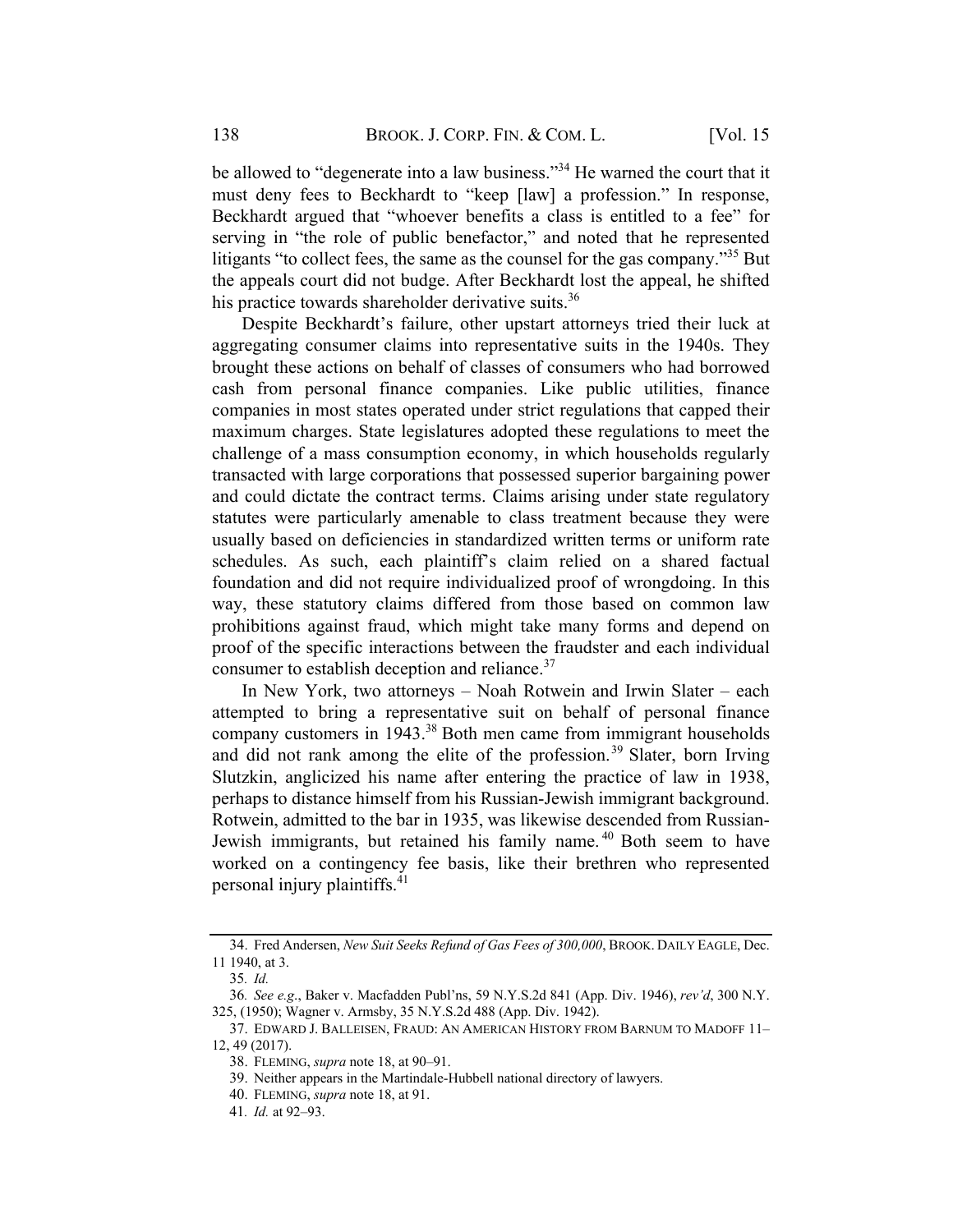Slater represented consumers Richard and Ella Challenger and "all others similarly situated" in a suit to void their loans from Household Finance Corp. The Challengers sought to prevent the lender from collecting on the \$255 loan that they took out in 1942, of which they had repaid \$7.44. The lawsuit alleged that the lender's standardized form contract violated New York's lending laws, specifically because some of the boilerplate language stated that the "holder" of the debt could accelerate the loan in the event of default, while some of the other fine print specified that "Household Finance" could do so. This alleged "inconsistency" invalidated the loans under New York's lending laws, Slater argued, meaning that the borrowers would not have to repay any amounts outstanding and would receive a refund of any payments already made.<sup>42</sup> Slater estimated that Household's daily collections in New York State, which the lawsuit would halt, amounted to over \$75,000 per day and that the plaintiff class had already overpaid \$50 million in principal and interest on voidable loans over the past three years. <sup>43</sup> He also noted that the borrowers' only hope for relief was to aggregate their claims into a representative suit; the class was "too numerous" for each individual borrower to appear before the court.<sup>44</sup>

Noah Rotwein likewise sued a personal finance company, Madison Personal Loan, on behalf of borrower Irving Berk and other similarly situated borrowers.<sup>45</sup> Berk borrowed \$144 secured by a mortgage on his car and agreed to pay a \$12.50 charge for insurance on the vehicle.<sup>46</sup> On behalf of Berk and the class members, Rotwein argued that the insurance charge was unlawful and that "similar amounts were extorted from some 10,000 other borrowers."47 He sought recovery of all the insurance fees paid to the lender, which totaled more than  $$25,000.<sup>48</sup>$ 

Just as the courts denied Israel Beckhardt's class claim for monetary relief against a utility company, the courts dismissed the representative suits by both Berk and the Challengers, without much legal reasoning. <sup>49</sup> The Challenger court concluded that the plaintiffs "have no right to sue on behalf of others," without further explanation.<sup>50</sup> It then admonished Irwin Slater for manufacturing the litigation, suggesting that he might have violated the

50. Id.

<sup>42</sup>. Id. at 94. ; Record on Appeal at 8, Challenger v. Household Finance Co., 43 N.Y.S.2d 517 (App. Div. 1st Dep't 1943), New York State Appellate Division Records, New York State Library, Albany, New York.

<sup>43.</sup> Record on Appeal at 15, 26, Challenger v. Household Finance Co., 43 N.Y.S.2d 517 (App. Div. 1st Dep't 1943), New York State Appellate Division Records, New York State Library, Albany, New York

<sup>44.</sup> FLEMING, supra note 18, at 94.

<sup>45</sup>. Id. at 95.

<sup>46</sup>. Id.

<sup>47</sup>. Id.

<sup>48</sup>. Id.

<sup>49</sup>. Id.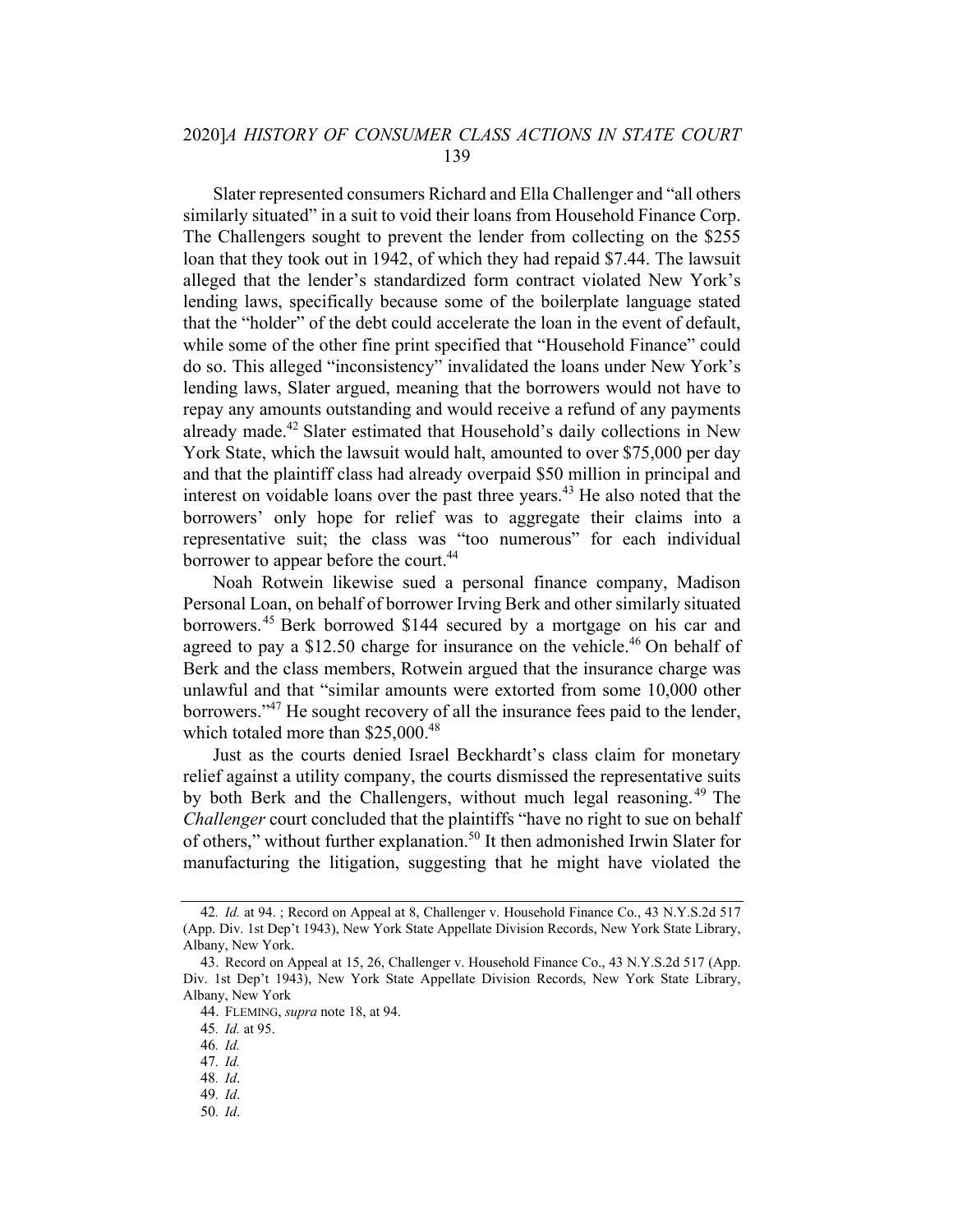ethical canons against attorneys soliciting clients. The judge warned Slater that "most of the borrowers are honest enough to pay their debts and you are not to go out and solicit these cases."<sup>51</sup> The *Berk* court provided even less guidance to the litigants. The court dismissed the case for a pleading error without reaching the question of whether Berk could sue on behalf of others for monetary relief.<sup>52</sup> But the *Berk* decision suggested that a representative suit required class members to share a common bond or interest, akin to the relationship among creditors all seeking payment from the debtor's limited funds. In support, the court cited a case brought by the customers of an international money transmitter who failed to transmit their money, stole the customers' funds, and absconded.<sup>53</sup> The class members could proceed because they had to seek pro rata payment of their claims from the surety bond that the transmitter had posted.<sup>54</sup>

Other New York cases reached similar results. The New York Court of Appeals, the state's highest court, rejected an attempt by a group of bond certificate holders to bring a representative action on behalf of themselves and other similarly-situated investors to rescind their purchases based on fraud. The court reasoned that the complaint failed to state a claim for rescission on behalf of "similarly situated" bond purchasers because each plaintiff entered into a separate transaction with the seller based on distinct representations about the transaction.<sup>55</sup> The New York Court of Appeals likewise found that a class of bank depositors could not bring a representative action on behalf of themselves and thousands of others against a foreign bank for failure to repay funds deposited. The court held that "[s]eparate wrongs to separate persons, though committed by similar means and even pursuant to a single plan, do not alone create a common or general interest in those who are wronged."<sup>56</sup>

<sup>51</sup>. Id.

<sup>52</sup>. Id. at 95–96.

<sup>53</sup>. See Guffanti v. Nat'l Sur. Co., 196 N.Y. 452 (1909).

<sup>54</sup>. Id. at 456.

<sup>55.</sup> Brenner v. Title Guar. & Trust Co., 276 N.Y. 230, 238 (1937) ("Upon such sales the representations, if any, made by the seller and relied on by the buyer may have been different in each case.").

<sup>56.</sup> Soc'y Milion Athena v. Nat'l Bank of Greece, 281 N.Y. 282, 292 (1939); see also Bouton v. Van Buren, 229 N.Y. 17, 22 (1920) ("A representative action cannot be maintained unless it appears from proper allegations in the complaint that the plaintiff not only has a cause of action, but that he is representative of a common or general interest of others."). New York courts similarly barred "representative actions" under the Fair Labor Standards Act (FLSA) based on New York procedural rules and instead required each employee-plaintiff to be joined separately in any action. Simmons v. Rudolph Knitting Mills, 35 N.Y.S.2d 494, 496 (App. Div. 1942). Congress later amended the FLSA to prohibit representative suits entirely and to require employees to opt-in to any collective action through written consent. Portal-to-Portal Act of 1947, Pub. L. No. 49, 8oth Cong. 1st Sess., § 5(a); But see Hunt v. Nat'l Linen Serv. Corp., 157 S.W.2d 608, 609 (Tenn. 1941); Potts v. Stedman Co., No. 17774, 1942 WL 6495, at \*2 (Ohio Com. Pl. Feb. 21, 1942) (allowing representative suit under FLSA).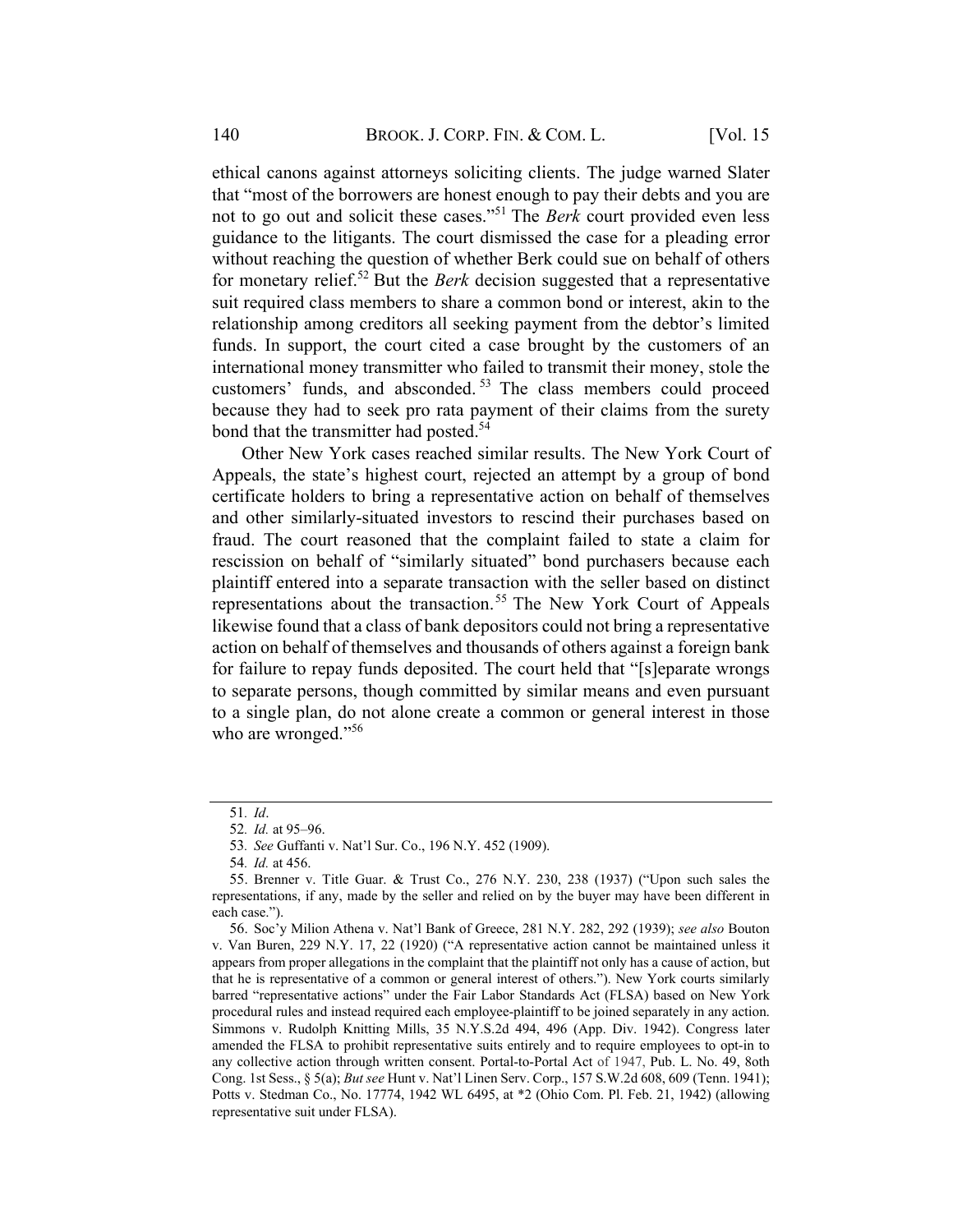State courts outside of New York interpreted their class action rules in a similar fashion.<sup>57</sup> In Illinois, an appeals court rejected a representative action by customers of the local telephone utility, alleging that the company failed to provide them with printed directories in compliance with the commerce commission's rules and that they suffered "millions of hours of time, inconvenience, and aggravation."58 The court held that each customer's claim was "legally separate and distinct since each subscriber's claim presents a different question with respect to the right of recovery and the amount of the alleged damages."<sup>59</sup> In Kentucky, the state's highest court likewise dismissed a representative suit filed on behalf of 199 African-American land purchasers who each were induced to buy property based on alleged fraudulent statements by the seller.<sup>60</sup> Although the purchasers did not seek damages but only to rescind the land sales contracts and recover the price paid, the court nonetheless denied relief. 61

Thus, the courts hewed to a  $19<sup>th</sup>$  century understanding of the representative suit, despite dramatic changes in the social, economic, and legal context surrounding them. Two Illinois attorneys, Harry Kalven, Jr. and Maurice Rosenfield, described these changes in the pages of the University of Chicago Law Review in 1941. They observed: "Modern society seems increasingly to expose men to such group injuries for which individually they are in a poor position to seek legal redress, either because they do not know enough or because such redress is disproportionately expensive."<sup>62</sup> Examples included employees who were denied their overtime pay, stockholders who invested based on misrepresentations, and utility customers who were overcharged.<sup>63</sup> They lamented that, in the absence of a way to aggregate individuals claims, "there will at best be a random and fragmentary [law] enforcement, if there is any at all."<sup>64</sup>

<sup>57.</sup> Joseph J. Jr. Simeone, Class Suits under the Codes, 7 W. RES. L. REV. 5–44, 29 (1955) (noting that "state courts in construing the [Field] code provision consistently deny the propriety of the class suit device where one or more seek to represent a group of persons who have separate and distinct claims, and each one is entitled to distinct relief").

<sup>58.</sup> Burke v. Illinois Bell Tel. Co., 348 Ill. App. 529, 531 (Ill. App. Ct. 1952).

<sup>59</sup>. Id. at 536-37 ; see also Union Light, Heat & Power Co. v. Mulligan, 177 Ky. 662 (1917) (dismissing representative suit brought by customers against gas company for overcharges); Batman v. Louisville Gas & Elec. Co., 187 Ky. 659 (1920) (same); Davies v. Columbia Gas & Elec. Corp., 151 Ohio St. 417, 423 (1949)(same).

<sup>60.</sup> Acton v. Johnson, 240 S.W.2d 541, 542 (Ky. 1951)

<sup>61.</sup> Acton v. Johnson, 240 S.W.2d 541, 544 (Ky. 1951); see also Spear v. H.V. Greene Co., 246 Mass. 259, 270 (1923) (affirming dismissal of class suit by purchasers of stock who alleged the sales were procured by the seller's fraud and sought to rescind the sales);

Thomas v. Ky. Tr. & Sec. Co., 156 Ky. 260, 160 S.W. 1037, 1038 (1913) (dismissing representative suit by borrowers to recovery usurious loan charges from lender).

<sup>62.</sup> Harry Kalven & Maurice Rosenfield, The Contemporary Function of the Class Suit, 8 U. CHI. L. REV. 684, 686 (1941).

<sup>63</sup>. Id. at 684.

<sup>64</sup>. Id. at 686.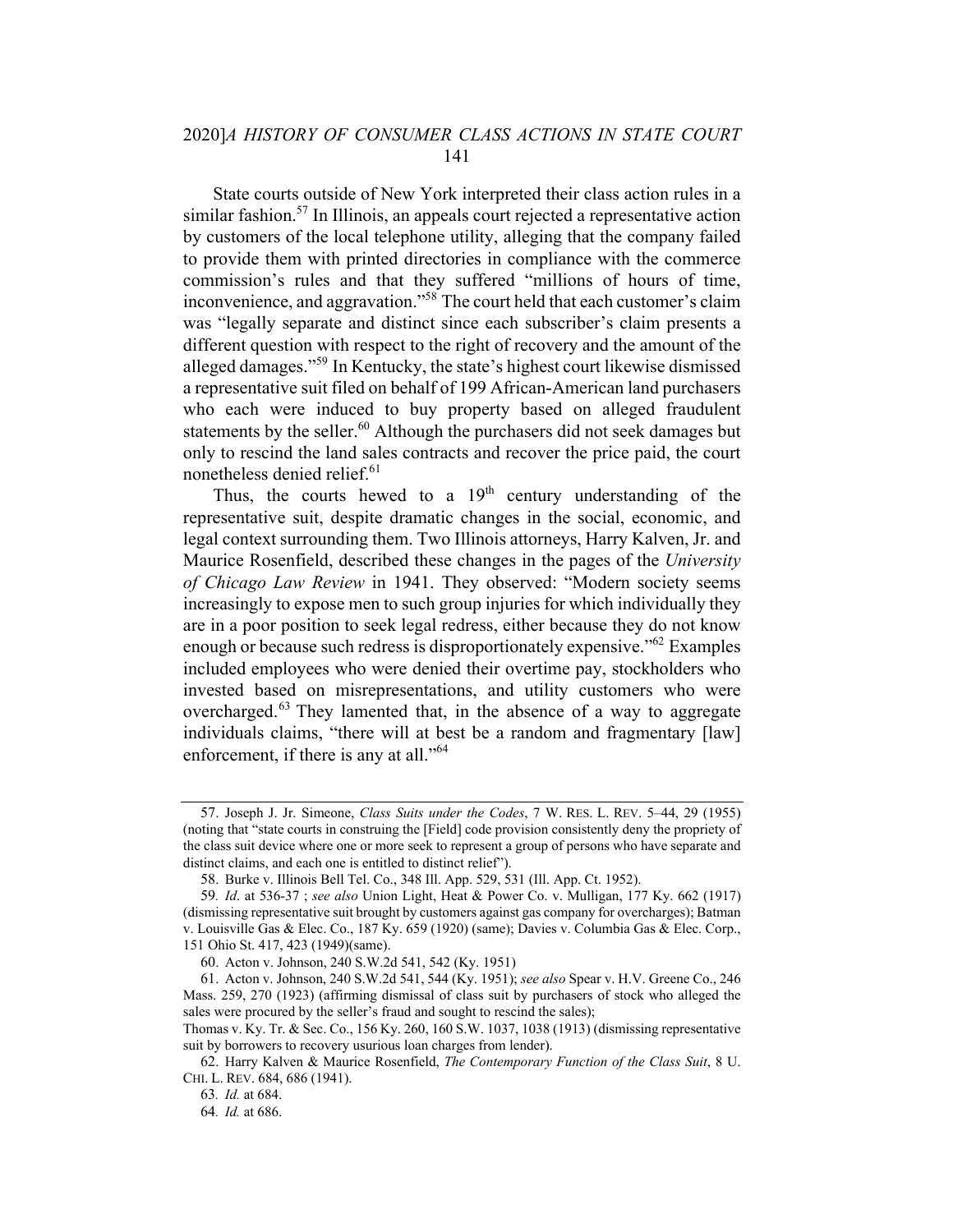#### III. A GENERATION LATER

American consumerism grew significantly in the decades after World War II, serving to magnify the number of unredressed group injuries that Kalven and Rosenfield had described in their 1941 article. In the post-war period, after the austerity of the Depression and war years, Americans eagerly purchased new furniture, radios, vacuum cleaners, televisions, refrigerators, and freezers – often on credit. $65$  But new products also created opportunities for new forms of fraud and sharp dealing. Appliance purchasers complained that fast-talking sellers peddling new household technologies preyed on unsophisticated buyers, that sellers engaged in bait-and-switch advertising, that repair shops and detailers performed shoddy work, and that merchants overpriced their wares and sold defective goods.<sup>66</sup>

Substantive consumer law grew over the 1950s and  $1960s$ , <sup>67</sup> but private enforcement mechanisms did not in most jurisdictions. More states regulated retailers who sold goods on credit,  $68$  as well as food and drug makers  $69$  and chemical manufacturers who sold households goods such as cleaning products.<sup>70</sup> Most states also adopted the Uniform Commercial Code, which included provisions governing the sale of goods and granted courts the power to refuse enforcement of "unconscionable" contracts.<sup>71</sup> And a handful of states enacted statutes banning unfair and deceptive trade practices and allowing aggrieved consumers to bring private lawsuits.<sup>72</sup> These new state laws supplemented existing consumer credit statutes, utility regulations, and common-law tort and contract rules. The federal government also slowly began to enact consumer legislation, starting in the late 1950s with rules requiring uniform price disclosures for new cars.<sup>73</sup>

Unfortunately for consumers, these rights provided little protection in the absence of mechanisms for private enforcement. In New York, for example,

<sup>65.</sup> FLEMING, supra note 18, at 141–42.

<sup>66</sup>. Id. at 159.

<sup>67</sup>. See supra note 53 and 55.

<sup>68.</sup> Wallace P. Mors, State Regulation of Retail Installment Financing-Progress and Problems I, 23 J. BUS. U. CHI. 199 (1950).

<sup>69.</sup> Benjamin F. Stapleton, Administration and Enforcement of State Food and Drug Laws, 10 FOOD DRUG COSM. L.J. 794, 795 (1955).

<sup>70.</sup> Marian Moser Jones & Isidore Daniel Benrubi, Poison Politics: A Contentious History of Consumer Protection Against Dangerous Household Chemicals in the United States, 103 AM. J. PUBLIC HEALTH 801, 808 (2013).

<sup>71.</sup> [insert dates for UCC state adoption] On how the UCC provision led to the reinvigoration of common law unconscionability, see Anne Fleming, The Rise and Fall of Unconscionability as the "Law of the Poor", 102 GEO. L. J. 1383 (2014).

<sup>72.</sup> On state laws, William A. Lovett, State Deceptive Trade Practice Legislation, 46 TUL. L. REV. 724, 743–44, 749-750 (1971). The Federal Trade Commission (FTC) also had the power to police UDAPs. But the federal law, enacted in 1938, did not provide a private right of action. The state laws were often modeled on the FTC Act, but many provided a private right of action.

<sup>73.</sup> Automobile Information Disclosure Act, 72 Stat. 325 (1958).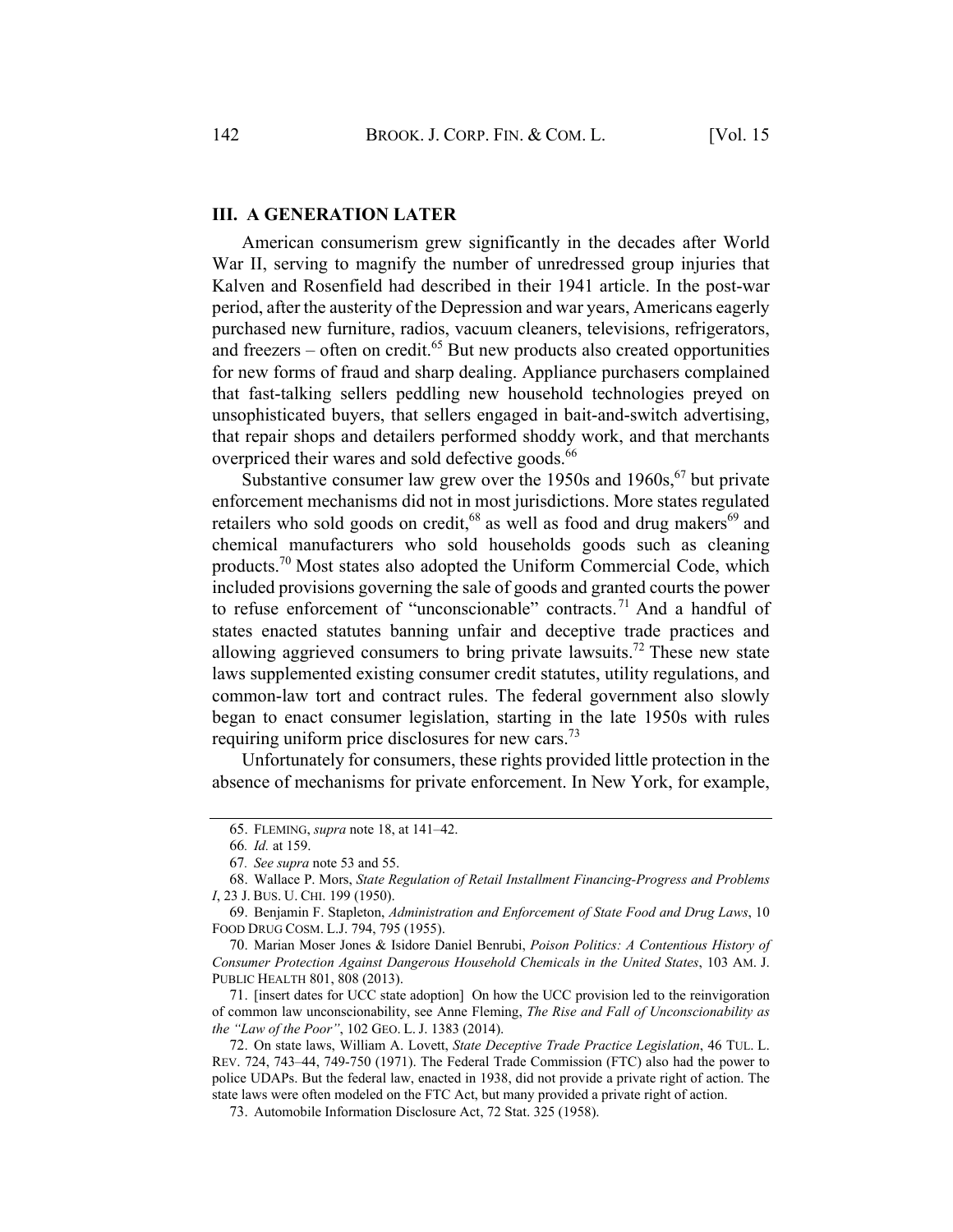the state adopted landmark retail installment sales legislation in 1957, which mandated that certain disclosures be provided to consumers and also imposed price caps on finance charges.<sup>74</sup> But the law lacked mechanisms for private enforcement.<sup>75</sup> Any individual claim would yield a small damage award, meaning that individual consumers would not find it worthwhile to sue. Noting this defect, one of the law's key supporters proposed additional legislation that would offer treble damages, lower barriers to suing in small claims court, and allow consumer class actions to proceed. None of these proposals came to fruition, however.<sup>76</sup>

Some states did relax their rigid approach to consumer class actions in the 1960s. Both California and Illinois allowed class suits by consumers, in contrast to states such as New York that continued to follow their line of prior procedural decisions.<sup>77</sup> The seminal case in California was *Daar v. Yellow* Cab Co., in which a consumer brought a class suit against a taxicab company to recover overcharges made in violation of the cab rates set by the local public utilities commission. <sup>78</sup> Although the state's class action statute followed the Field Code model, as in New York, the California Supreme Court interpreted it quite differently in Daar. The court allowed the class suit to proceed, noting that no individual victim would likely recover at all if the class suit were dismissed. "[A]bsent a class suit, recovery by any of the individual taxicab users is unlikely," it observed.<sup>79</sup> "The complaint alleges that there is a relatively small loss to each individual class member. In such a case separate actions would be economically unfeasible."80 An Illinois trial court similarly allowed a class action to proceed against Montgomery Ward by a class of charge account customers who alleged that Ward's had charged them for credit life insurance without their permission in violation of the state's deceptive trade practices law.<sup>81</sup>

In contrast, New York remained hostile to consumer class actions. In 1970, the state's highest court had the opportunity to revisit its class action jurisprudence in light of recent decisions in other states and the changing consumer marketplace. The class of consumers in Hall v. Coburn Corp. alleged that they signed standardized sales contracts to buy carpet on credit and that the type size used in the contracts was too small, in violation of the

<sup>74.</sup> FLEMING, supra note 18, at 169.

<sup>75.</sup> The New York Attorney General (AG) and the state Banking Department both asserted public enforcement authority under the law. Id. at 170. The AG did not make much use of the law, instead prioritizing litigation against bait advertising and industry self-regulation. Id.

<sup>76</sup>. Id. at 169–70.

<sup>77</sup>. See infra note 78 and 79.

<sup>78.</sup> Daar v. Yellow Cab Co., 67 Cal. 2d 695, 699 (1967).

<sup>79</sup>. Id. at 738.

<sup>80</sup>. Id. at 715.

<sup>81.</sup> 3 CLEARINGHOUSE REV. 1, 14 (1969) (summarizing the court in Holstein v. Montgomery Ward & Company, Inc., No. 68CH275 (Ill., Cook County Cir. Ct., Ch. Div., filed Jan. 16, 1968)).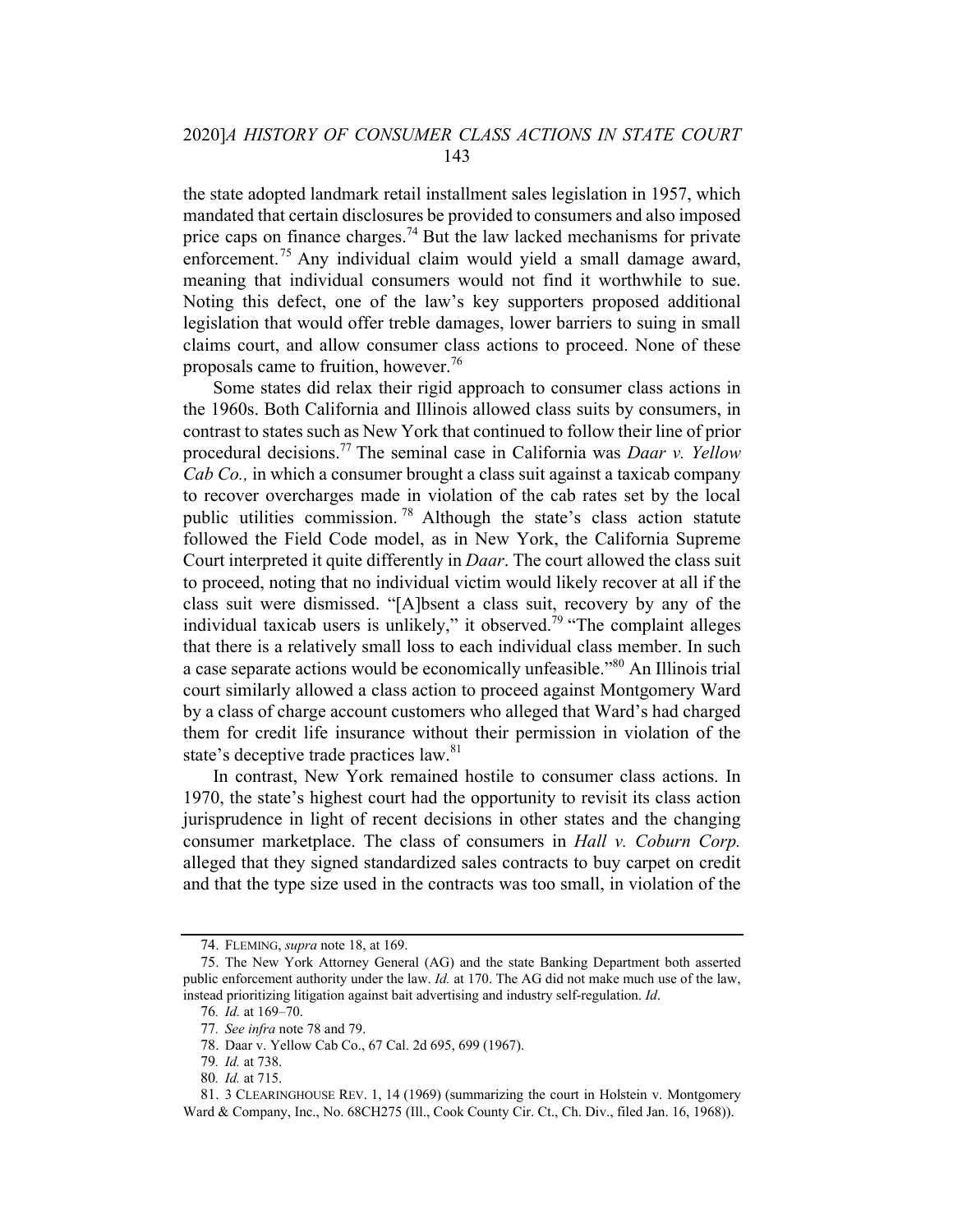sale retail installment sales act. The defendant finance company, the Coburn Corporation, had purchased the credit contracts from the original carpet sellers. The class sought to recoup the penalty provided by the retail installment law, which was equal to the credit service charge each purchaser had paid, or approximately \$100 to 200 per class member.<sup>82</sup>

A number of factors distinguished the *Hall* case from the pre-World War II class action claims where state courts had denied relief to the consumers. Most importantly, in addition to the changed social and economic context, the attorneys supporting class relief for the Hall consumers represented a different slice of the legal profession than the New York attorneys who had attempted to pursue class litigation on behalf of consumers in the 1940s. Class counsel, Phillip Schrag, worked at the National Office for the Rights of the Indigent (NORI), the new "poverty-law affiliate" of the NAACP Legal Defense Fund,<sup>83</sup> where he headed up their consumer litigation campaign, bringing test cases to try to shift legal doctrine in favor of consumers.<sup>84</sup> Rather than making money, Schrag aimed to remake the law.<sup>85</sup> Others in the legal profession supported this cause. The New York Attorney General and the Association of the Bar of the City of New York both joined the *Hall* case on the side of the consumers, submitting amicus briefs.<sup>86</sup>

In advocating for the class to be allowed to proceed, Schrag emphasized the same concerns that had motivated the California court in *Daar v. Yellow* Cab Co. to allow a consumer class. Schrag explained that, in the absence of class relief, consumers would have no redress. The size of each claim was tiny and no lawyer would accept an individual case expected to pay out less than \$200. $87$  The alternative to a class suit was not a multiplicity of suits, but none at all.

Schrag's argument did not move New York's highest court, however. The court's reasoning rested on its skepticism of the consumers' claims as well as its understanding of the state's existing class action jurisprudence. In refusing to allow the suit to proceed as a class action, the court opined that "[n]o significant public benefit is discernible from the acceptance of these present class actions."88 In other words, the court saw little value in enforcing the type-size rules in the state retail installment sales law. It viewed the plaintiffs' statutory claims as a backdoor effort to remedy the real harm that they suffered: paying too much for credit. The court refused to alter New York's longstanding class action rules for a suit about the "technicality" of

<sup>82.</sup> FLEMING, supra note 18, at 205.

<sup>83</sup>. Id. at 201.

<sup>84</sup>. Id. at 201.

<sup>85</sup>. Id.

<sup>86</sup>. Id. at 207.

<sup>87</sup>. Id. at 206.

<sup>88.</sup> Hall v. Coburn Corp. of Am., 26 N.Y.2d 396,404 (1970)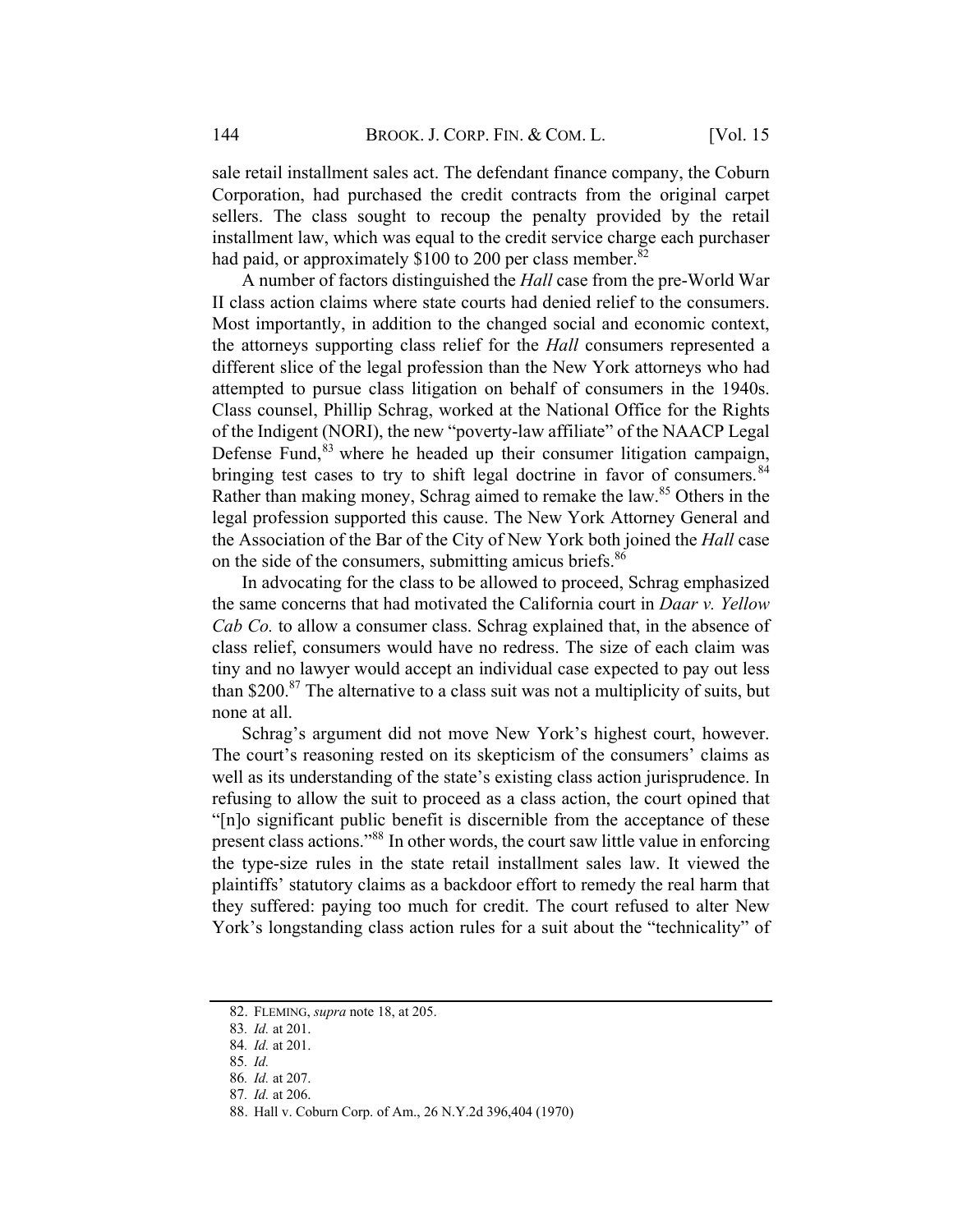type size. <sup>89</sup> As one commentator noted, "New York courts take the mechanical position that most actions for monetary recoveries turn on facts peculiar to each individual plaintiff."90

After *Hall*, it became apparent that change would not emanate from the courts. If state consumer law were to be enforced through private litigation, it would require enabling legislation. Accordingly, various groups urged the New York State legislature to update the state's class action law to keep pace with modern trends. The New York Judicial Conference and, later, the New York Court of Appeals, both called upon the state to act. Citing the *Hall* case, the state court justices noted that there was "urgency for early legislation" to broaden the scope of the class action, since "the existing restrictions" often meant "a total lack of remedy, as a practical matter, for wrongs demanding correction."<sup>91</sup> In 1975, the New York legislature finally passed a new rule that was modeled on Rule 23 of the Federal Rules of Civil Procedure, the federal class action law adopted less than a decade prior – in  $1966$ .<sup>92</sup>

Although this 1975 change brought New York more closely in line with states like California, it did not overrule all aspects of the Hall decision. The legislature shared the New York courts' skepticism about small-dollar consumer claims. The new law provided that "an action to recover a penalty, or minimum measure of recovery created or imposed by statute may not be maintained as a class action," unless explicitly authorized by statute.<sup>93</sup> In other words, under the new class action law, the Hall consumer plaintiffs still could not have aggregated their claims for the statutory damages allowed by the state's retail installment sales act. The legislature would allow consumers to aggregate their claims in state court, so long as those claims arose out of quantifiable harms. But, unless the legislature made an exception, statutory penalties for what might be deemed "technical" violations of consumer rights could only be recovered through individual actions. This incremental change in class action procedure reflected New York's general reluctance to abandon its  $19<sup>th</sup>$  century procedural rules. When other states modernized their rules to mimic federal procedures, New York judges and practitioners resisted.<sup>94</sup>

<sup>89.</sup> FLEMING, supra note 18, at 206.

<sup>90.</sup> Richard F. Jr. Dole, Consumer Class Actions under Recent Consumer Credit Legislation, 44 N.Y.U. L. REV. 80, 104–05 (1969).

<sup>91.</sup> FLEMING, supra note 18, at 207.

<sup>92</sup>. Id.

<sup>93</sup>. Id. at 208.The U.S. Supreme Court later ruled, in 2010, that this limitation does not apply to state law class suits brought in federal court. Shady Grove Orthopedic Assocs., P.A. v. Allstate Insurance Co., 559 U.S. 393 (2010).

<sup>94.</sup> Jack B. Weinstein, CPLR's Genesis The CPLR at Fifty: Its Past, Present, and Future, 16 N.Y.U. J. LEGIS. & PUB. POL'Y 647, 650 (2013) (noting that in the late 1950s and early 1960s, "the bar, the judges, and the legislature" rejected attempts to replace New York procedural rules with Federal Rules). Even today, some New York rules follow the federal model, but New York retains "a fair number of eccentricities." Vincent C. Alexander, The CPLR at Fifty: A View from Academia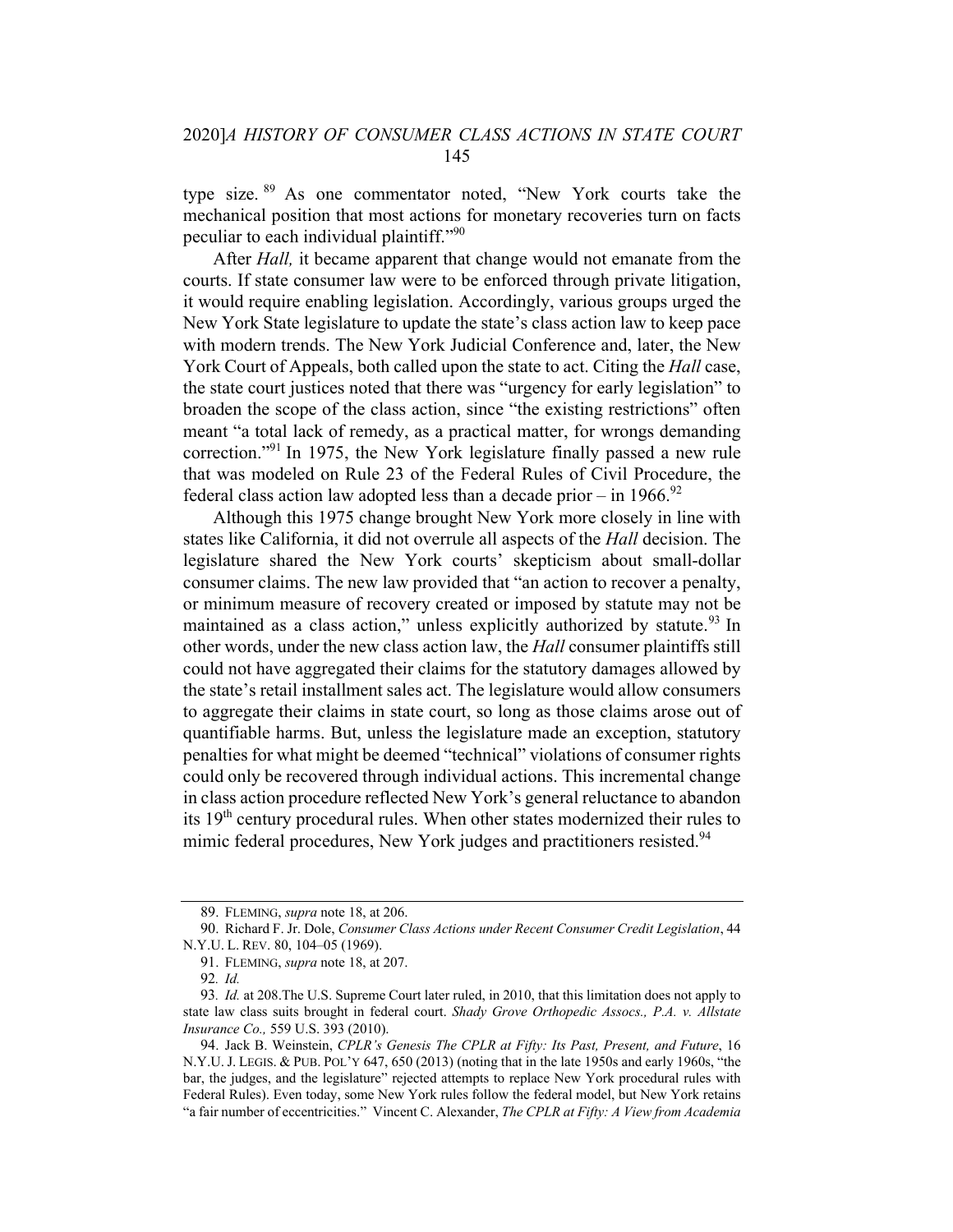#### IV. STATE CLASS ACTIONS AFTER FRCP 23

New York's 1975 change to its class action rule tracked a general trend in the states to amend their class action statutes to track Rule 23. By the mid-1980s, most states had amended their class action statutes. <sup>95</sup> California retained its older class action rule, but courts interpreted the rule to loosely follow the FRCP 23 requirements.<sup>96</sup> Among the states, only Mississippi and Virginia never adopted class action procedural rules.  $97$  These changes coincided with a rising tide of consumer activism, commonly dubbed the "third wave" of the consumer movement, which reached its height in the 1970s.

FRCP 23, as amended in 1966, ushered in a revolution in federal class action practice, but not for consumer cases.<sup>98</sup> Shortly after the Rule 23 amendments went into effect in 1966, the U.S. Supreme Court confirmed that small-dollar state law claims still could not proceed in federal court. In Snyder v. Harris, the Court held that class members could not aggregate their claims to reach the minimum "amount in controversy" requirement for diversity actions, which was then  $$10,000.^99$  U.S. Senator Joseph Tydings observed, in advocating for a legislative reversal of the decision, "This ruling in effect makes the Rule 23 action, the most modern class action procedure in the United States, unavailable to the defrauded consumer who has a claim of less than \$10,000, even if he can satisfy the necessary diversity of citizenship requirement for Federal jurisdiction."100 Tydings's bill, to reverse Snyder and allow consumer class actions to proceed in federal court, failed.

Federal class actions did expand, however, because of new federal consumer legislation encompassing claims for violation of federal securities, antitrust, and employment discrimination laws. Consumers also brought class actions under federal consumer protection laws, most notably under the 1968 Truth in Lending Act (TILA).<sup>101</sup> But federal courts looked skeptically at TILA class actions, just as an earlier generation of state court judges did for state law claims based on technical errors in contractual fine print. As class

The CPLR at Fifty: Its Past, Present, and Future, 16 N.Y.U. J. LEGIS. & PUB. POL'Y 664, 665 (2013).

<sup>95.</sup> Robert A. Skirnick & Patricia I. Avery, The State Court Class Action - A Potpourri of Differences, 20 FORUM 750–772, 759 (1985).

<sup>96.</sup> NATIONAL CONSUMER LAW CENTER, CONSUMER CLASS ACTIONS App. C (California) (10th ed. 2020).

<sup>97.</sup> For the timing of state rule adoptions, see Stephen B. Burbank, The Class Action Fairness Act of 2005 in Historical Context: A Preliminary View, 156 U. PA. L. REV. 1439, 1544–51 (2008).

<sup>98.</sup> Skirnick and Avery, *supra* note 95 at 750. (noting that developments "have virtually knocked non-federal question class actions out of the federal arena")

<sup>99.</sup> Snyder v. Harris, 394 U.S. 332, 338 (1969); see also Zahn v. Int'l Paper Co., 414 U.S. 291, 291 (1973) (holding that multiple plaintiffs with separate and distinct claims must each satisfy the jurisdictional amount for suits in federal courts).

<sup>100.</sup> Joseph D. Tydings, Private Bar – Untapped Reservoir of Consumer Power, 45 NOTRE DAME L. REV. 483 (1970).

<sup>101.</sup> Marcus, supra note 1, at 629.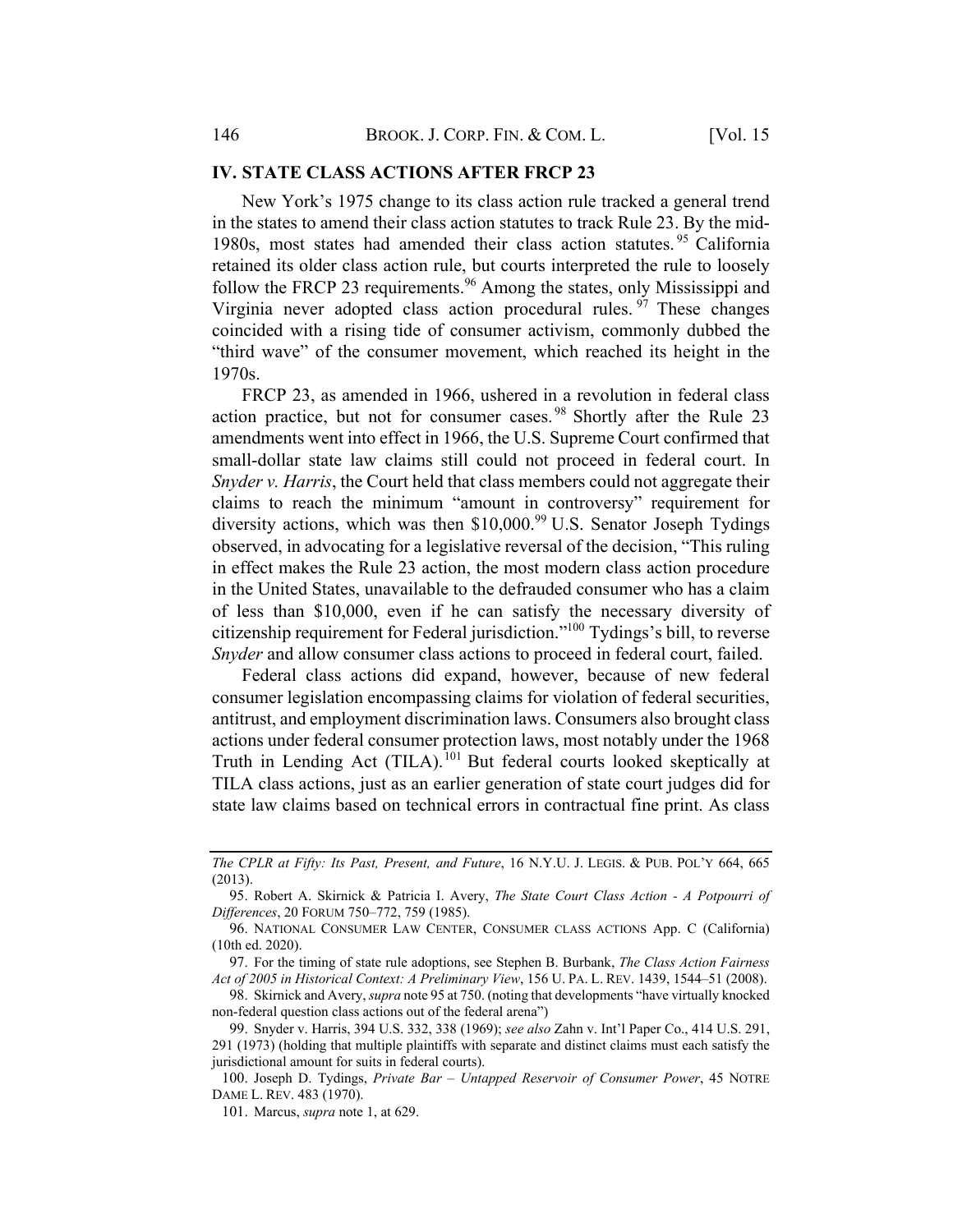action historian David Marcus explains, TILA class claims "proliferated" but trial judges "overwhelmingly refused to certify TILA classes."102 Prompted by business concerns over potentially "catastrophic judgments" against defendants, Congress capped class recoveries under TILA in 1974.<sup>103</sup> This reduced but did not eliminate TILA class suits.<sup>104</sup>

Although the general trend, post-1966, was of convergence between federal and state class action procedures, distinctions remained. California, for example, adopted an unfair and deceptive practices act that included its own class certification requirements. Unlike FRCP 23 or California's general class action statute, the California Consumers Legal Remedies Act did not require plaintiffs to prove the superiority of the class device or "substantial benefit to the public" for class certification.<sup>105</sup> Likewise, Illinois adopted a more permissive "superiority" standard for certifying a class under its state rule.<sup>106</sup> West Virginia explicitly rejected the more rigid federal approach to determining "predominance" for class certification purposes, instead adopting a balancing test.<sup>107</sup> In addition, although all states required notice to class members, some states granted class counsel greater flexibility in the method of notice required than was allowed under federal law. <sup>108</sup> Legal scholar Diego Zambrano has described these distinctions as a "growing procedural gulf between state and federal courts," with state courts drifting in a proplaintiff direction and federal courts leaning prodefendant.<sup>109</sup>

Conversely, post-1966, consumer litigants have occasionally been better off in federal court under federal class action standards than in certain state courts. For example, although New York state law has barred class actions for the recovery of statutory penalties, the U.S. Supreme Court has held that this prohibition does not apply if plaintiffs proceed in federal court.<sup>110</sup> Some states have also required plaintiffs to affirmatively opt-in to a class, rather than following the federal practice of binding class members unless they opted out, which reduces class size and overall recoveries.<sup>111</sup>

<sup>102</sup>. Id. at 629–30.

<sup>103.</sup> H.R. Rep. No. 93-1429, at 37 (1974).

<sup>104</sup>. See e.g., Hickey v. Great Western Mortgage Corp., 158 F.R.D. 603, 607-14 (1994).

<sup>105.</sup> NATIONAL CONSUMER LAW CENTER, supra note 94, at App. C (California).

<sup>106</sup>. Id. at App. C (Illinois).

<sup>107.</sup> Smith v. Bayer Corp., 564 U.S. 299, 311 (2011) (discussing difference between West Virginia and federal standards).

<sup>108.</sup> Skirnick & Avery, supra note 93, at 762–63. For a detailed analysis of state notification requirements as of 1980, see Zachary A. Smith, Class Action: State Notification Requirements after Eisen, 8 W. ST. U. L. REV. 1–20 (1980).

<sup>109.</sup> Diego A. Zambrano, Federal Expansion and the Decay of State Courts, 86 U. CHI. L. REV. 2101, 2164 (2019). See also Zachary D. Clopton, Procedural Retrenchment and the States, 106 CALIF. L.REV. 411, 432–434 (2018) (tracking state court rulings on the "commonality" requirement after Wal-Mart v. Dukes).

<sup>110</sup>. Shady Grove Orthopedic Assoc., P.A. v. Allstate Ins. Co., 559 U.S. 393, 401-402 (2010).

<sup>111.</sup> SKIRNICK & AVERY, *supra* note 93, at 764–65.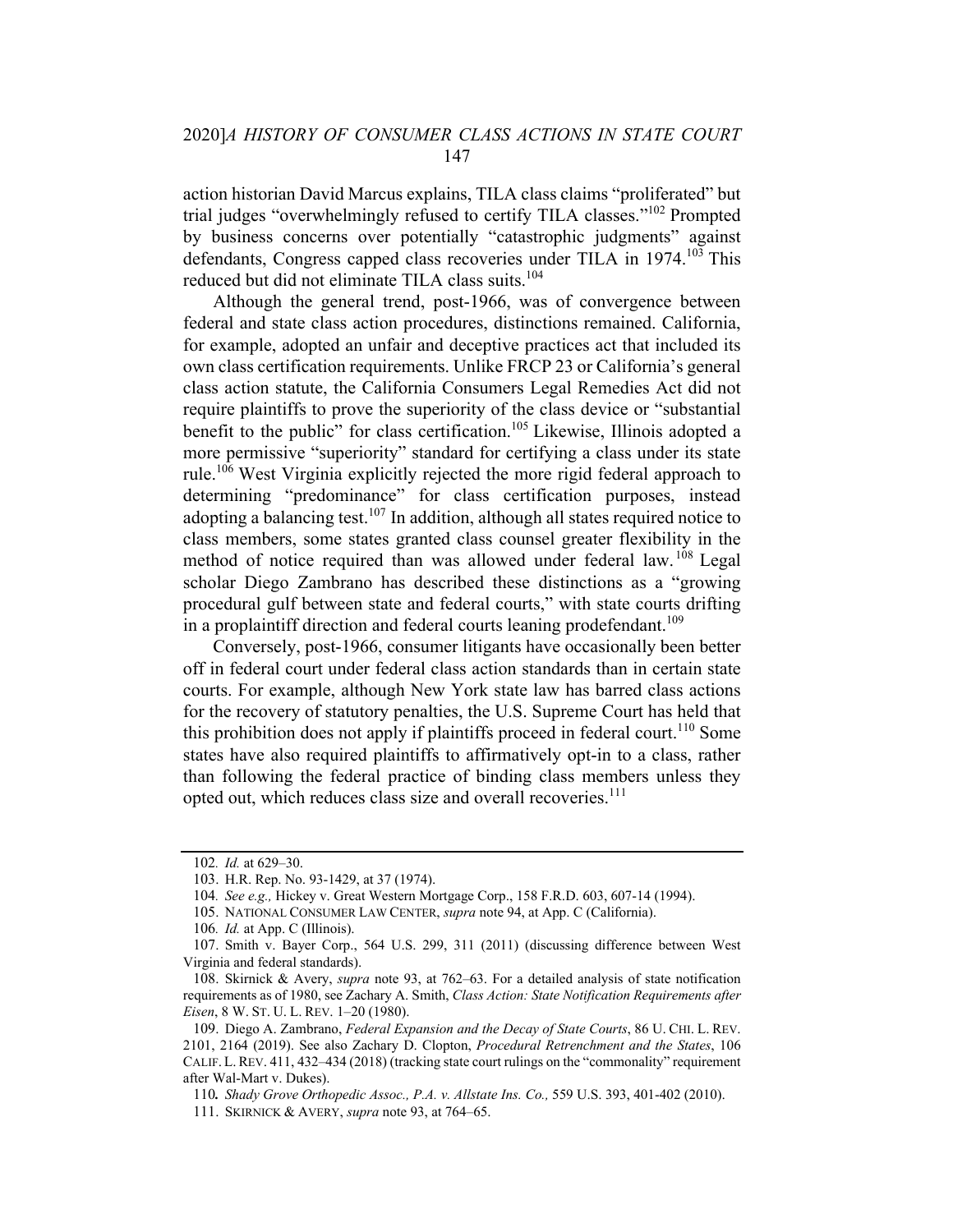Up until 1985, many state courts proved a more limited forum for consumers than federal courts in one further respect: their ability to adjudicate "multistate" class actions, meaning actions involving plaintiffs who resided in multiple states.<sup>112</sup> New York, for example, elected to employ an opt-in procedure for non-resident class members, to address concerns that exercising jurisdiction over such plaintiffs might otherwise be unconstitutional. <sup>113</sup> New Jersey and Pennsylvania similarly refused to exercise jurisdiction over non-resident class members.<sup>114</sup> Meanwhile, Kansas allowed multistate actions, setting a precedent later followed by Illinois.<sup>115</sup> Wisconsin, likewise, permitted a multistate class to proceed with adequate notice and representation.<sup>116</sup>

The U.S. Supreme Court removed any doubt about state court jurisdiction over multistate class suits in 1985. In Phillips Petroleum Co. v. Shutts, the Court held that class members need not have "minimum contacts" with a state in order for a state court decision to bind them.<sup>117</sup> Rather, in suits seeking predominantly money damages, due process merely required that class members receive adequate representation and notice of the suit, and have the right to opt-out. If state courts could limit the class to those subject to the forum state's law or resolve choice of law questions for non-resident plaintiffs, the way was clear for them to adjudicate suits involving a nationwide class. The number of multistate class actions rose accordingly.<sup>118</sup>

Consumer class actions, including those involving non-resident plaintiffs, thus remained the domain of state courts until 2005, when Congress adopted the Class Action Fairness Act (CAFA). CAFA expanded the scope of federal diversity jurisdiction to allow federal judges to hear most class actions where the class comprised at least 100 members, at least one plaintiff was a citizen of a state different from any defendant, and total class damages exceeded \$5 million.<sup>119</sup> Even if the class did not file in federal court,

<sup>112</sup>. Multistate Plaintiff Class Actions: Jurisdiction and Certification Notes, 92 HARV. L. REV. 718, 719 (1978).

<sup>113.</sup> SKIRNICK & AVERY, supra note 93, at 758.

<sup>114.</sup> Klemow v. Time Inc., 352 A.2d 12, 16 (Pa. 1976); Feldman v. Bates Mfg. Co., 362 A.2d 1177, 1182 (N.J. Super. Ct. 1976).

<sup>115.</sup> Shutts v. Phillips Petroleum Co., 567 P.2d 1292, 1308 (Kan. 1977); Miner v. Gillette Co., 87 Ill.2d 7 (1981).

<sup>116.</sup> Schlosser v. Allis-Chalmers Corp., 271 N.W.2d 879, 886 (Wis. 1978).

<sup>117.</sup> Phillips Petroleum Co. v. Shutts, 472 U.S. 797, 811 (1985).

<sup>118.</sup> NATIONAL CONSUMER LAW CENTER, supra note 94, at App. C. (observing that after Shutts, the "succeeding decade witnessed a significant increase in the number of multi-state class actions being adjudicated in the state courts."); Jesse T. Smallwood, Nationwide, State Law Class Actions and the Beauty of Federalism Note, 53 DUKE L.J. 1137, 1137–38 (2003). The Court's recent decision in Bristol-Myers Squibb Co. v. Superior Court, 137 S. Ct. 1773 (2017), concerned personal jurisdiction in a mass-tort case. Courts so far have not applied its reasoning to curtail jurisdiction in class actions. Daniel Wilf-Townsend, Did Bristol-Myers Squibb Kill the Nationwide Class Action?, 129 YALE L.J. 205, 226 (2019).

<sup>119.</sup> Class Action Fairness Act of 2005, Pub. L. No. 109-2, §§ 4(a)(2)(A), 4(a)(5)(B), 119 Stat. 4, 9-10 (Feb. 18, 2005).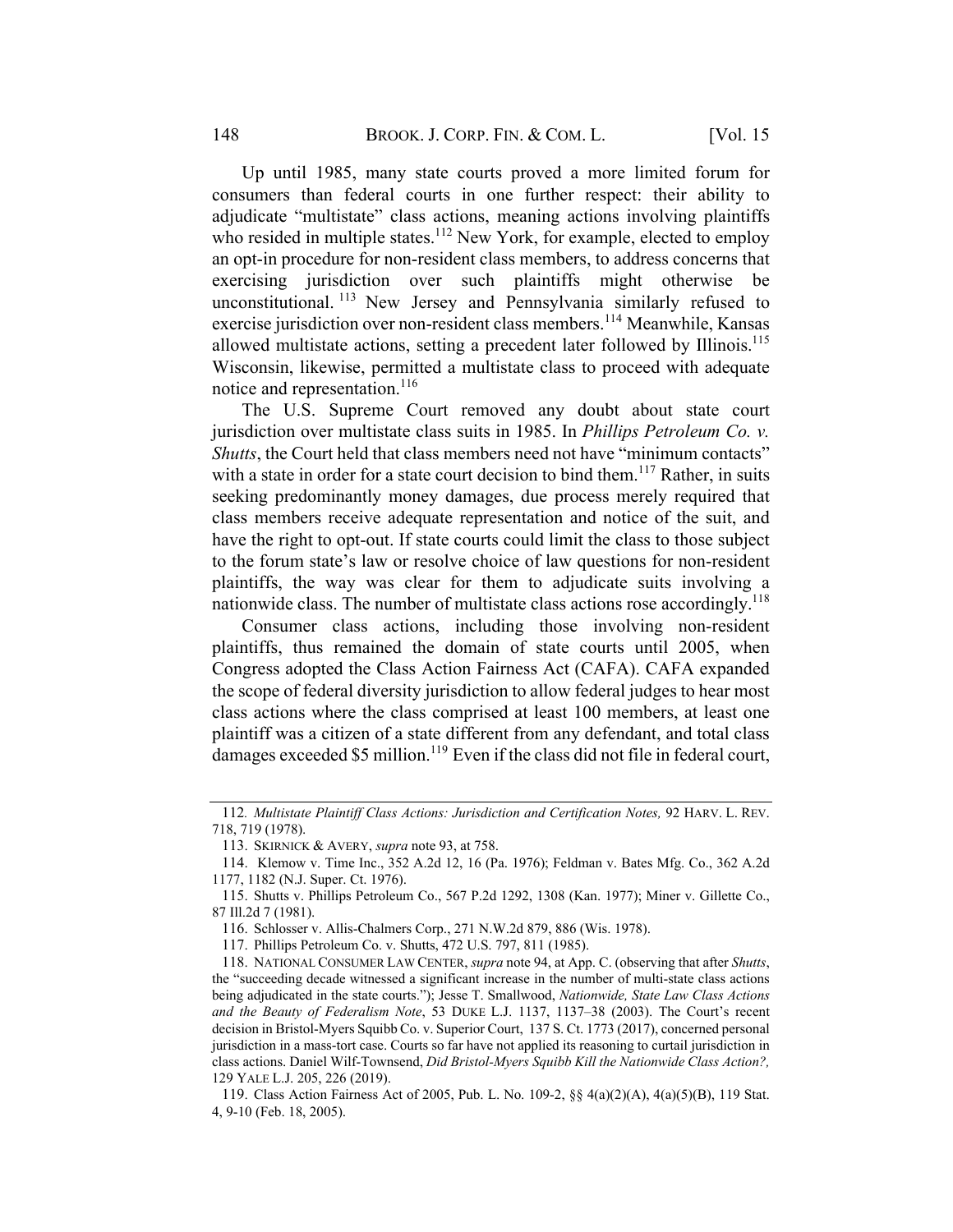CAFA granted defendants the right to remove the case to federal court if it met the criteria for original CAFA jurisdiction. Despite the absence of empirical evidence of pro-class bias in state court, <sup>120</sup> CAFA's drafters assumed that federal courts would be more dispassionate than state courts in their review of class action cases and lamented state court "bias against outof-State defendants."121 Opinion among litigators and court watchers tracked the views of the CAFA drafters, that state and federal judges were differently disposed towards class actions.<sup>122</sup>

CAFA also reflected more general congressional distrust of the lawyers that brought class suits. <sup>123</sup> Several members of Congress disparaged plaintiffs' lawyers in their remarks in support of the bill.<sup>124</sup> Senator Chuck Grassley opined that "class action lawsuits are more likely to enrich the lawyers filing them than compensate the consumers who've been harmed."<sup>125</sup> These concerns persisted despite, or perhaps because of, the increasing size and sophistication of the plaintiffs' bar relative to its modest beginnings in the 1930s and 40s. A more sophisticated and substantial plaintiffs' bar emerged in the 1980s.<sup>126</sup> By the early 2000s, the leading plaintiffs' firms were not solo practitioners, but rather large firms staffed by attorneys experienced

<sup>120.</sup> See, e.g., Willy E. Rice, Allegedly Biased, Intimidating, and Incompetent State Court Judges and the Questionable Removal of State Law Class Actions to Purportedly Impartial and Competent Federal Courts - A Historical Perspective and an Empirical Analysis of Class Action Disposition in Federal and State Courts, 1925-2011, 3 WM. & MARY BUS. L. REV. 419–574 (2012). See also THOMAS E. WILLIGING & SHANNON R. WHEATMAN, FED. JUDICIAL CTR., AN EMPIRICAL EXAMINATION OF ATTORNEYS' CHOICE OF FORUM IN CLASS ACTION LITIGATION 54 (2005) ("State forums were not typically more favorable for plaintiffs, and federal forums were not typically more favorable for defendants. … Attorney choice of forum may have been influenced by routine acceptance of a general set of preconceptions about the differences between state and federal courts.").

<sup>121.</sup> Class Action Fairness Act of 2005, Pub. L. No. 109-2, § 2(a)(4)(B), 119 Stat. 4, 5 (Feb. 18, 2005).

<sup>122.</sup> William R. Shafton, California's Uncommon Common Law Class Action Litigation Developments in the Law: Complex Litigation in California and Beyond, 41 LOY. L. A. L. REV. 783, 832 (2008); THOMAS E. WILLIGING & SHANNON R. WHEATMAN, FED. JUDICIAL CTR., AN EMPIRICAL EXAMINATION OF ATTORNEYS' CHOICE OF FORUM IN CLASS ACTION LITIGATION 29- 30 (2005).

<sup>123.</sup> Howard M. Erichson, CAFA's Impact on Class Action Lawyers, 156 U. Pa. L. Rev. 1593, 1596 (2008) ("Taken together, the overall message of recent developments seems to be, 'in theory, class actions are fine, but in practice, don't trust the class action lawyers.'").

<sup>124.</sup> Id. at 1599-1601 (collecting legislators' statements expressing).

<sup>125.</sup> Id. at 1600 (quoting Grassley).

<sup>126.</sup> Myriam Gilles & Gary B. Friedman, Exploding the Class Action Agency Costs Myth: The Social Utility of Entrepreneurial Lawyers, 155 U. PA. L. REV. 103, 111 (2006).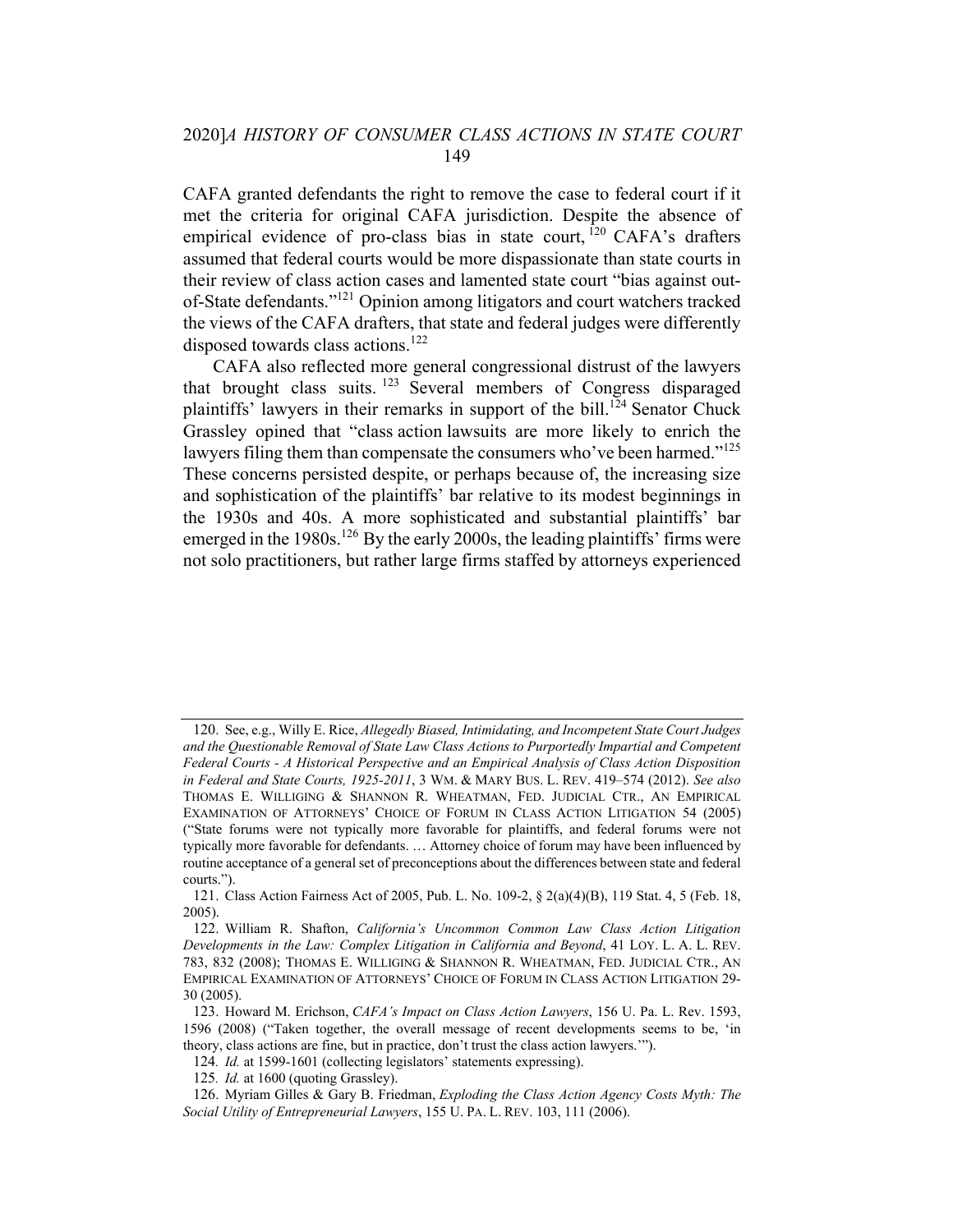in complex litigation.<sup>127</sup> These attorneys were also better resourced than their predecessors and thus able to finance larger suits.<sup>128</sup>

For the first time, CAFA opened the federal courts to nearly every type of small-dollar consumer claim that class counsel might bring. Indeed, plaintiffs could be forced to litigate in federal court, even if they would prefer a state forum, unless one of the handful of CAFA removal exceptions applied.  $129$  Congress tailored these exceptions to allow truly intrastate disputes to remain in state courts. Under CAFA, plaintiffs had a limited menu of options for thwarting removal by defendants, such as limiting the aggregate class demand for damages to less than five million dollars.<sup>130</sup> A 2008 study by the Federal Judicial Center found that CAFA worked as intended. It observed a "dramatic increase" in the number of diversity class actions filed in federal court from an average of 11.9 per month to 34.5 per month.<sup>131</sup> At least one state, Illinois, may have bolstered this trend towards federal filings by refusing to exercise jurisdiction over multistate class actions unless they arose of out events with a "substantial nexus" to the state. 132

Moreover, even for the small number of consumer class actions that could remain in state court under CAFA, other federal legal developments increasingly prevented state courts from adjudicating these claims. States could control their own substantive and procedural rules but could not opt out of the Federal Arbitration Act (FAA). Enacted in the 1920s to combat judicial hostility towards enforcement of commercial arbitration agreements, the FAA provided that a contract provision requiring settlement of disputes by arbitration would be fully enforceable, "[on] such grounds as exist at law or in equity for the revocation of any contract."133 The FAA took on new significance at the close of the  $20<sup>th</sup>$  century, when businesses discovered that

<sup>127.</sup> Morris Ratner, A New Model of Plaintiffs' Class Action Attorneys, 31 REV. LITIG. 757, 776 (2012) ("[T]he information that is available suggests that the leading plaintiffs' class action firms are large.").

<sup>128.</sup> Herbert M. Kritzer, From Litigators of Ordinary Cases to Litigators of Extraordinary Cases: Stratification of the Plaintiffs' Bar in the Twenty-First Century, 51 DEPAUL L. REV. 219, 232 (2001).

<sup>129.</sup> Exceptions include for class actions where more than two-thirds of the class members are citizens of the state in which the case was originally filed, at least one defendant is a citizen of that state, and the "principal injuries" occurred in that state. 28 U.S.C. § 1332(d)(4)(A).

<sup>130.</sup> NATIONAL CONSUMER LAW CENTER, supra note 94, at 2.6 ("How to Keep a Class Action in State Court").

<sup>131.</sup> Emery G. Lee & Thomas E. Willging, THE IMPACT OF THE CLASS ACTION FAIRNESS ACT OF 2005 ON THE FEDERAL COURTS: FOURTH INTERIM REPORT TO THE JUDICIAL CONFERENCE ADVISORY COMMITTEE ON CIVIL RULES (2008), at 1-2, https://www.fjc.gov/sites/default/ files/2012/CAFA0408.pdf.

<sup>132.</sup> Justin Lee Heather, A Higher Bar for Class Action Litigation in Illinois Civil Practice, 95 ILL.B.J. 356 (2007). Such class actions might also be removable under CAFA, even if Illinois would entertain the case. Id. at 357.

<sup>133.</sup> Myriam Gilles, The Day Doctrine Died: Private Arbitration and the End of Law, 2016 U. ILL. L. REV. 371, 397 (2016).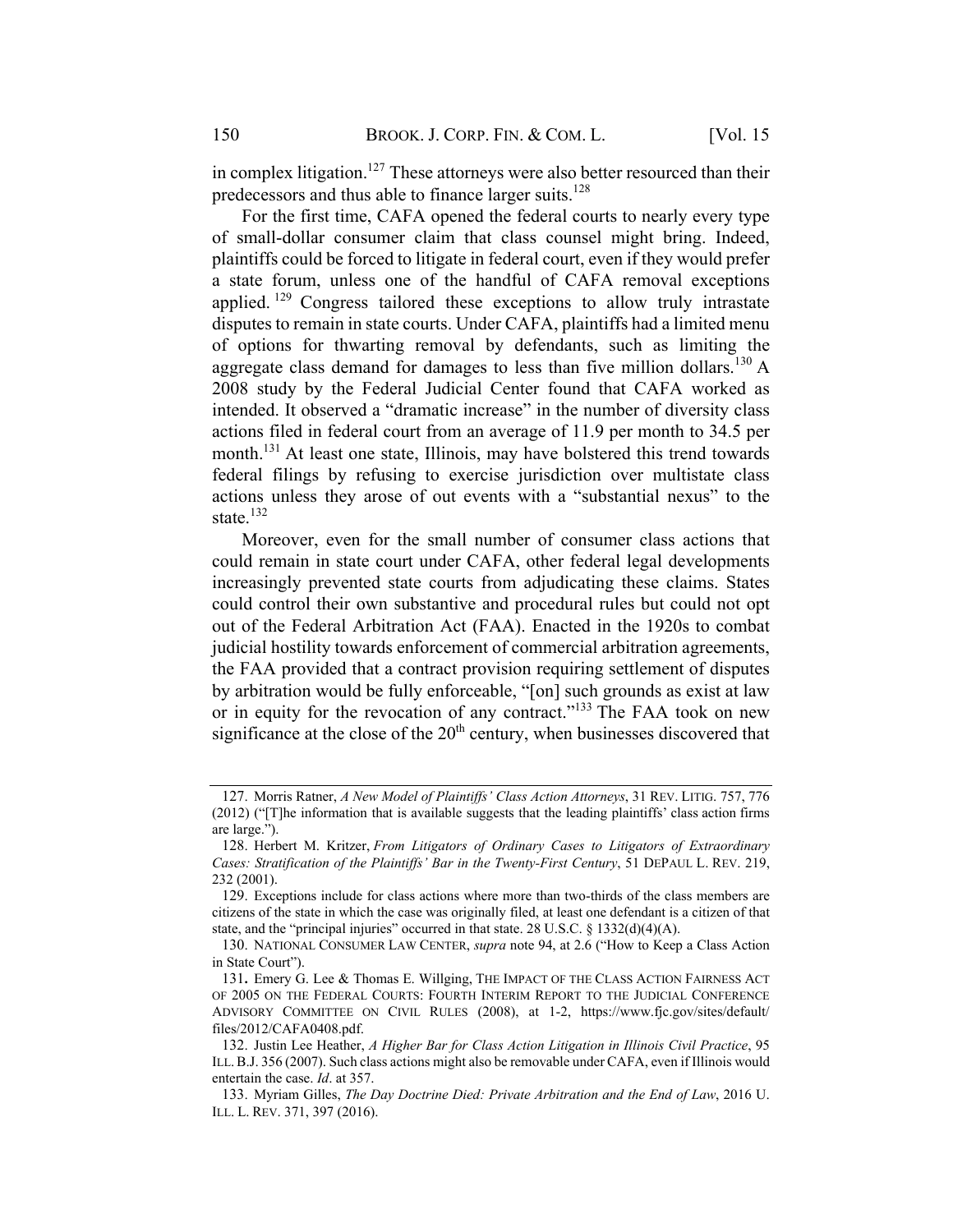boilerplate arbitration clausesin consumer contracts could prevent class-wide adjudication. As legal scholar Myriam Gilles described, "by far the most effective strategy implemented by class action opponents was drafting standard form consumer contracts to include arbitration provisions expressly waiving the right to any collective adjudication of claims."<sup>134</sup>

The U.S. Supreme Court adopted an expansive interpretation of the FAA that squelched state efforts to push back against boilerplate arbitration clauses and preserve state jurisdiction over class actions. In a victory for plaintiffs, California state courts deemed arbitration clauses that included a class action waiver to be per se unconscionable and therefore unenforceable.<sup>135</sup> The U.S. Supreme Court, however, invalidated this line of decisions, ruling that a state could not deem an entire class of arbitration clauses to be unenforceable. The California approach ran afoul of the FAA.<sup>136</sup> A few years later, the Court doubled down on its broad interpretation of the FAA, holding that a court could not invalidate an arbitration agreement on the grounds that it would be cost-prohibitive for plaintiffs to proceed through individual cases.<sup>137</sup>

As a result of these federal developments, consumer class actions have become increasingly difficult to maintain in state courts. Defendants have the right to remove most class actions to federal court under CAFA, which also encourages class plaintiffs to file in federal court at the outset to avoid the cost and delay of removal. Moreover, even if CAFA does not apply, under federal arbitration law as interpreted by the Supreme Court, a class of consumers may be left with no judicial forum  $-$  state or federal  $-$  if they signed boilerplate arbitration agreements.

#### **CONCLUSION**

Looking back in time to the 1930s and 1940s, the present landscape of consumer class action litigation appears both radically different and strangely familiar. The differences are striking: now, consumers can pursue class claims, arising under both state and federal substantive law, in federal court. Then, they could not – and would not acquire this right for some time. Now, the consumer class action is a controversial but established form of litigation, supported by a vigilant, experienced and sophisticated plaintiffs' bar. Then, no one specialized in class representation; indeed, would-be class counsel struggled to convince courts that aggregation of claims did not violate attorney ethics rules.

<sup>134</sup>. Id.

<sup>135.</sup> Discover Bank v. Superior Court, 30 Cal. Rptr. 3d 76, 79, 85, 88 (2005) New Jersey aligned with California, but other states upheld these waivers. Neal H. Klausner, Are Consumer Class Action Waiver Provisions Enforceable, 124 BANKING L.J. 113, 114-15 (2007).

<sup>136</sup> AT&T Mobility LLC v. Concepcion, 563 U.S. 333 (2011).

<sup>137.</sup> Am. Express Co. v. Italian Colors Rest., 570 U.S. 228, 238-39 (2013).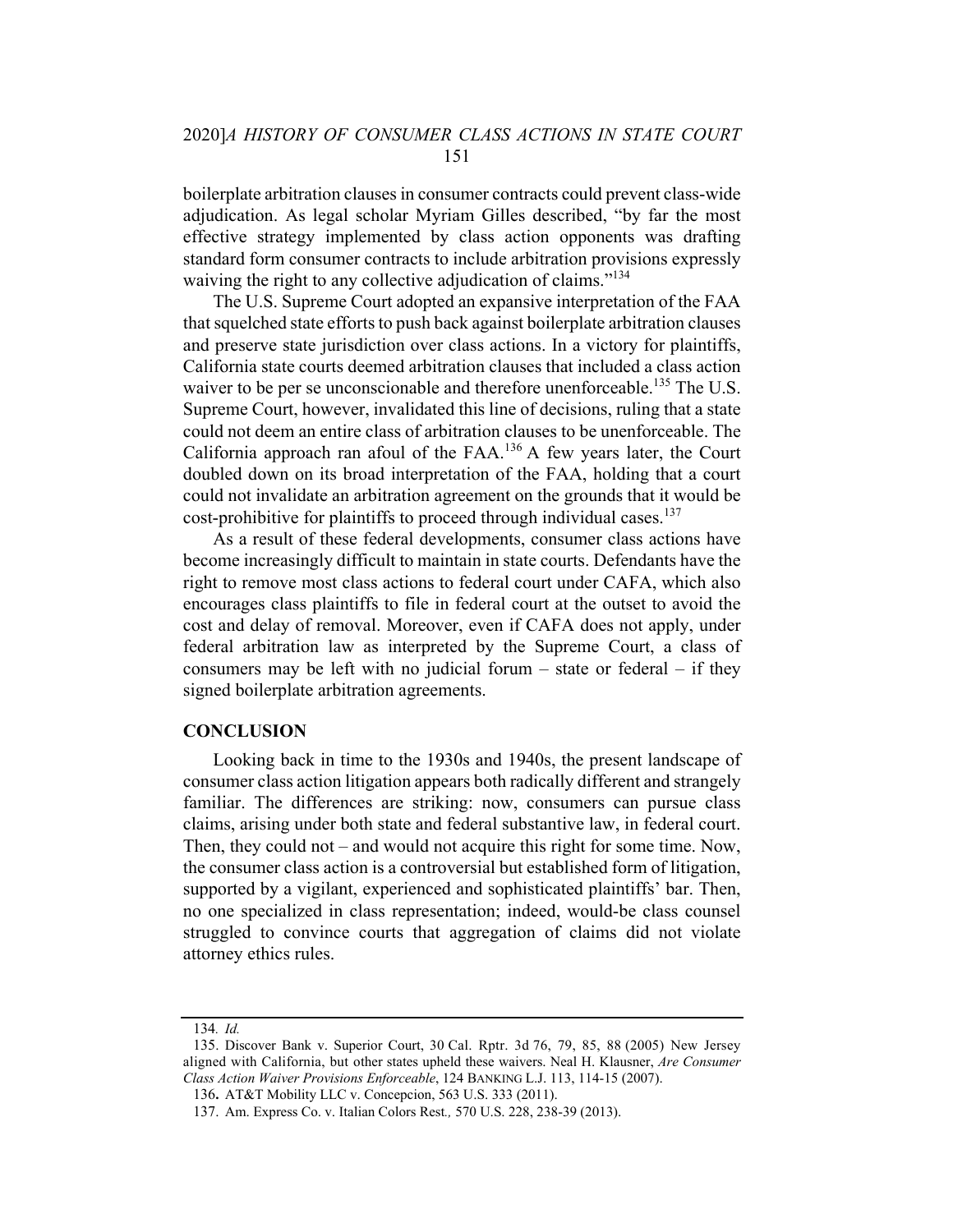But these stark differences can also obscure the similarities between the present and the earliest days of consumer class litigation. First, today, as in the past, the strength of consumer rights cannot be measured without taking account of the procedural mechanisms for enforcing those rights through private lawsuits, which includes rules governing the class action device. Meaningful enforcement of substantive consumer law depends on the existence of procedural rules that allow the aggregation of small-dollar claims. In the absence of class actions, consumers must rely on public enforcement, free legal aid, or the goodwill of businesses to receive redress for small injuries.

Second, today, as in the past, consumer class actions provoke heightened scrutiny from judges and legislators. For much of the  $20<sup>th</sup>$  century, such suits arose out of state substantive law and were pursued in state courts, but the underlying anxieties do not differ much in the present. Earlier generations of judges fretted that class counsel drummed up disputes in order to generate fees and that allowing them to aggregate consumers' claims would threaten businesses with potentially ruinous liability for technical legal violations. Relatedly, some judges also worried that procedural aggregation thwarted the intention of the legislature in creating the underlying substantive consumer rights, turning minor penalties into major sanctions against defendants. These apprehensions persist today among legislators and political pundits, while they more commonly remain under the surface of judicial reasoning.

In sum, the current moment  $-$  of heightened hostility to consumer class actions and concern among advocates that consumer rights lack meaningful remedies – shares much in common with the earliest days of class action practice in state courts. For proponents of consumer class litigation, this decline is dispiriting. But understanding the deeper and richer history of consumer class actions, which dates back before 1966, may offer some reason to be hopeful.

The longer arc of this history is not one of mere decline, but in fact resembles a pendulum swinging back and forth – of rising and falling support for class actions since the 1930s. In the 1930s and 1940s, consumer rights were still in their infancy and judges perceived enterprising lawyers' attempts to aggregate these claims as a danger to the reputation of the legal profession and finances of the business community, rather than as a boon to aggrieved consumers. By the late 1960s and 1970s, however, the volume of consumer legislation had grown alongside evidence of real consumer injuries caused by business practices, and the consumer movement was once more ascendant. Moreover, consumer advocates, judges, and legislators had become better attuned to the need for procedural mechanisms for private vindication of small-dollar consumer harms. When political and judicial hostility to class actions climbed in the more business-friendly climate of the 1990s and early 2000s, it was partially in response to the very success of plaintiffs' lawyers in deploying the procedural tools they had gained in the 1960s and 1970s.